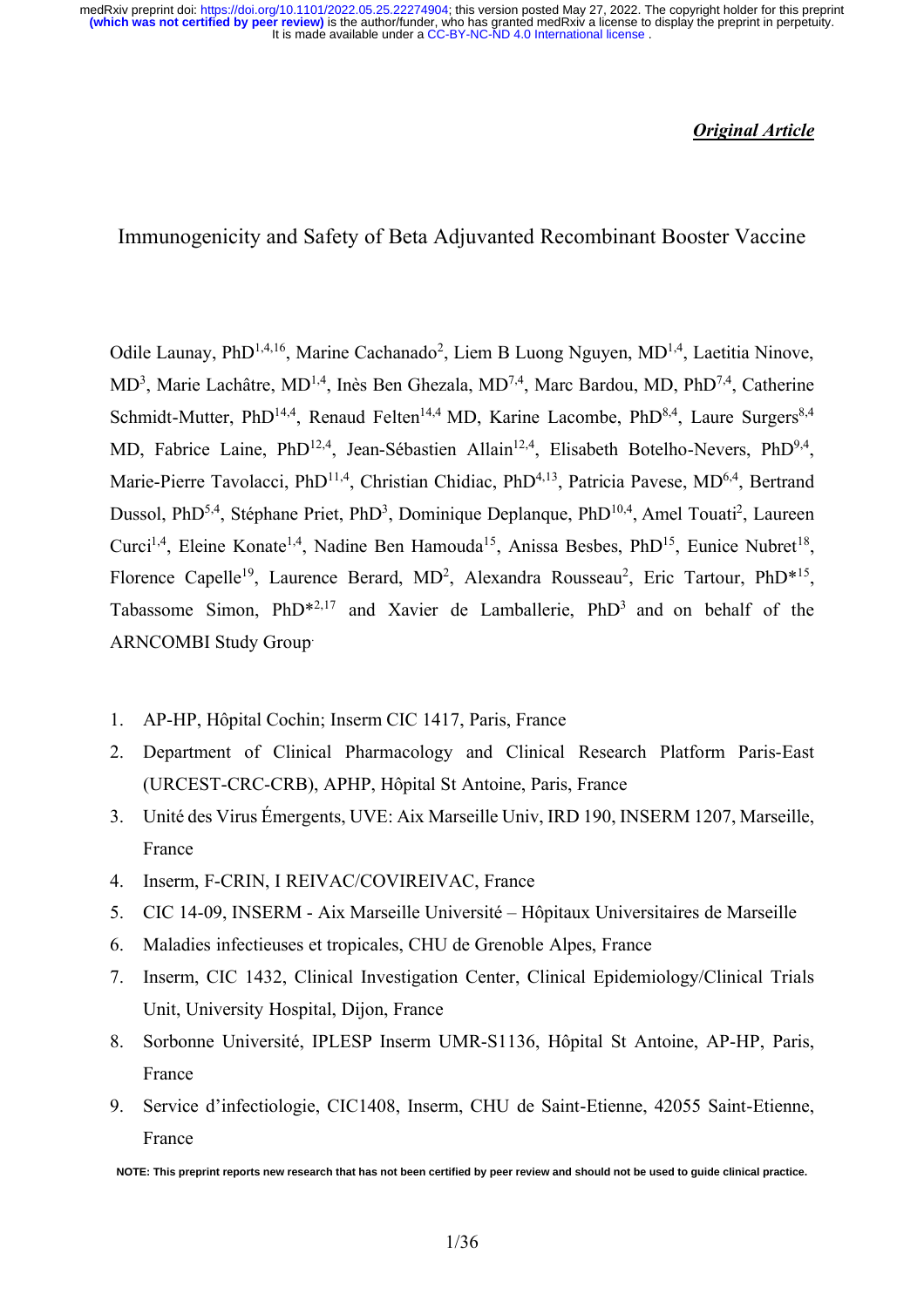- 10. Univ. Lille, Inserm, CHU Lille, CIC 1403 Centre d'investigation clinique, F-59000 Lille, France
- 11. Normandie Univ, UNIROUEN, U1073, CHU Rouen, and CIC-CRB 1404, F-76000 Rouen, France
- 12. INSERM, CIC1414, CHU Rennes, Rennes, France
- 13. Maladies Infectieuses, GHN Croix Rousse, Hospices Civils de Lyon, UFR de Médecine et Maïeutique Lyon Sud Université Claude Bernard Lyon1, Université de Lyon, CIRI PHE3ID, Inserm U1111 UMR5308 - ENS Lyon
- 14. CIC Inserm 1434, Hôpitaux Universitaires de Strasbourg, France
- 15. Service d'Immunologie Biologique, APHP, Hôpital Européen Georges Pompidou, 75015 Paris, France ; PARCC, INSERM U970, Université de Paris, 75006 Paris, France
- 16. Université Paris Cité, Faculté de médecine, Paris, France
- 17. Sorbonne Université, Service de Pharmacologie, Paris, France
- 18. APHP, Direction de la Recherche Clinique et de l'Innovation (DRCI), Paris, France
- 19. Département des Essais Cliniques de l'AGEPS, DRCI-APHP, Paris, France

\* These authors contributed equally to the study.

**Word count:** 3186 (text); 272 (abstract)

# **Corresponding author**

Odile Launay, MD, PhD, CIC Cochin Pasteur, Hôpital Cochin, 27, rue du Faubourg Saint-Jacques, 75014 Paris, France Tel: 33 1 58 41 28 60 Fax: 33 1 58 41 29 10 e-mail: Odile.launay@aphp.fr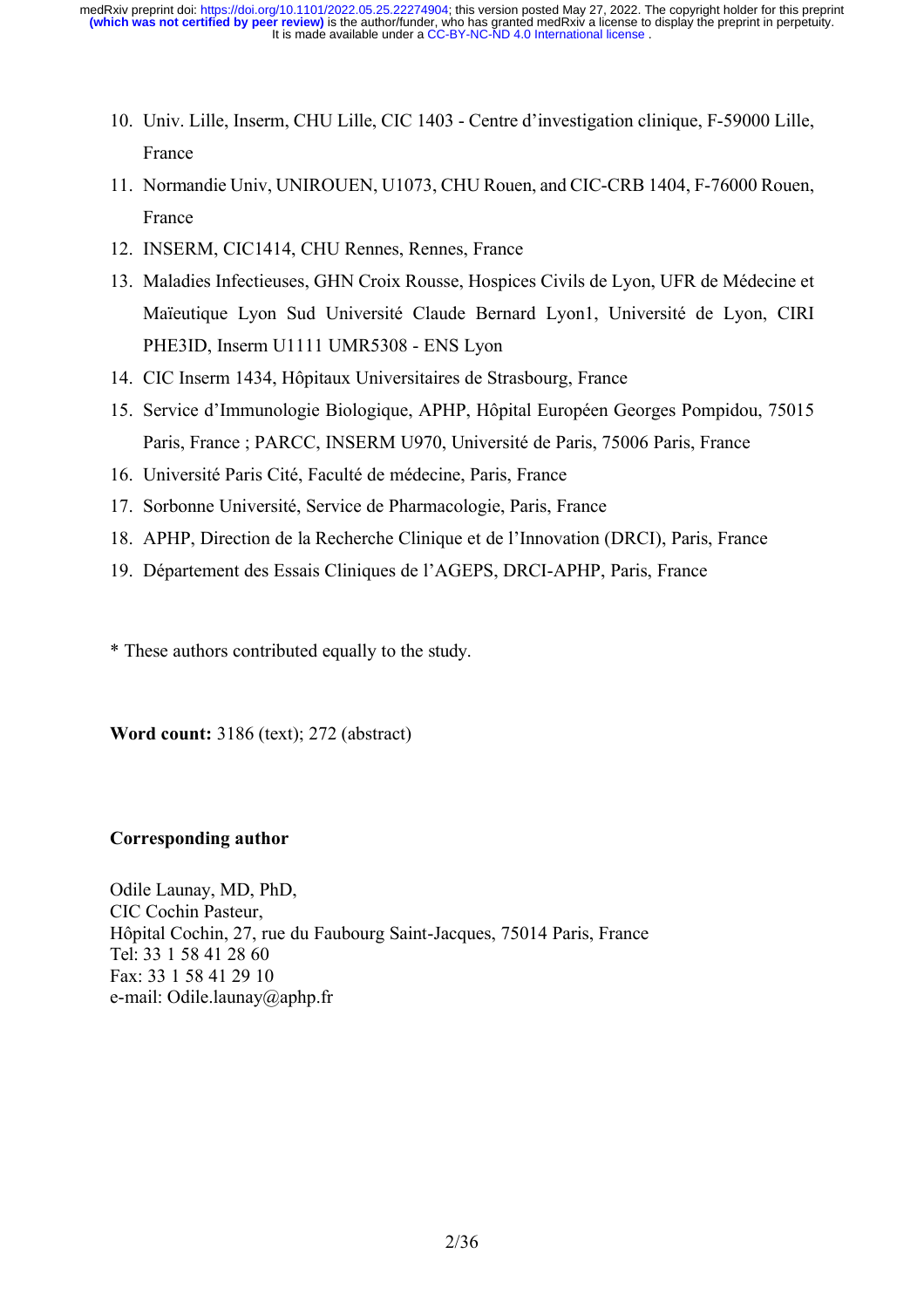#### **ABSTRACT**

**Background.** Variant-adaptated vaccines against coronavirus disease 2019 (COVID-19) as boosters are needed to increase a broader protection against SARS CoV-2 variants. New adjuvanted recombinant protein vaccines as heterologous boosters could maximize the response.

**Methods.** In this randomized, single-blinded, multicenter trial, adults who had received two doses of Pfizer-BioNTech mRNA vaccine (BNT162b2) 3 to7 months before were randomly assigned to receive a boost of BNT162b2, Sanofi/GSK SARS-CoV-2 adjuvanted recombinant protein MV D614 (monovalent parental formulation) or SARS-CoV-2 adjuvanted recombinant protein MV B.1.351 vaccine (monovalent Beta formulation). The primary endpoint was the percentage of subjects with a  $\geq$ 10-fold increase in neutralizing antibody titers for the Wuhan (D614) and B.1.351 (Beta) SARS-CoV-2 viral strains between day 0 and day 15.

**Findings.** The percentages of participants whose neutralizing antibody titers against the Wuhan (D614) SARS-CoV-2 strain increased by a factor  $\geq$ 10 between day 0 and day 15 was 55.3% (95% CI 43.4-66.7) in MV D614 group (n=76), 76.1% (64.5-85.4) in MV B.1.351 (Beta) group  $(n=71)$  and 63.2% (51.3-73.9) in BNT162b2 group  $(n=76)$ . These percentages were 44.7% (33.3-56.6), 84.5% (74.0-92.0) and 51.3% (39.6-63.0) for the B.1.351 (Beta) viral strain, respectively. Higher neutralizing antibodies rates against Delta and Omicron BA.1 variants were also elicited after Sanofi/GSK MV Beta vaccine compared to the other vaccines. Comparable reactogenicity profile was observed with the three vaccines.

**Interpretation.** Heterologous boosting with the Sanofi/GSK Beta formulation vaccine resulted in a higher neutralizing antibody response against Beta variant but also the original strain and Delta and Omicron BA.1 variants, compared with mRNA BNT162b2 vaccine or the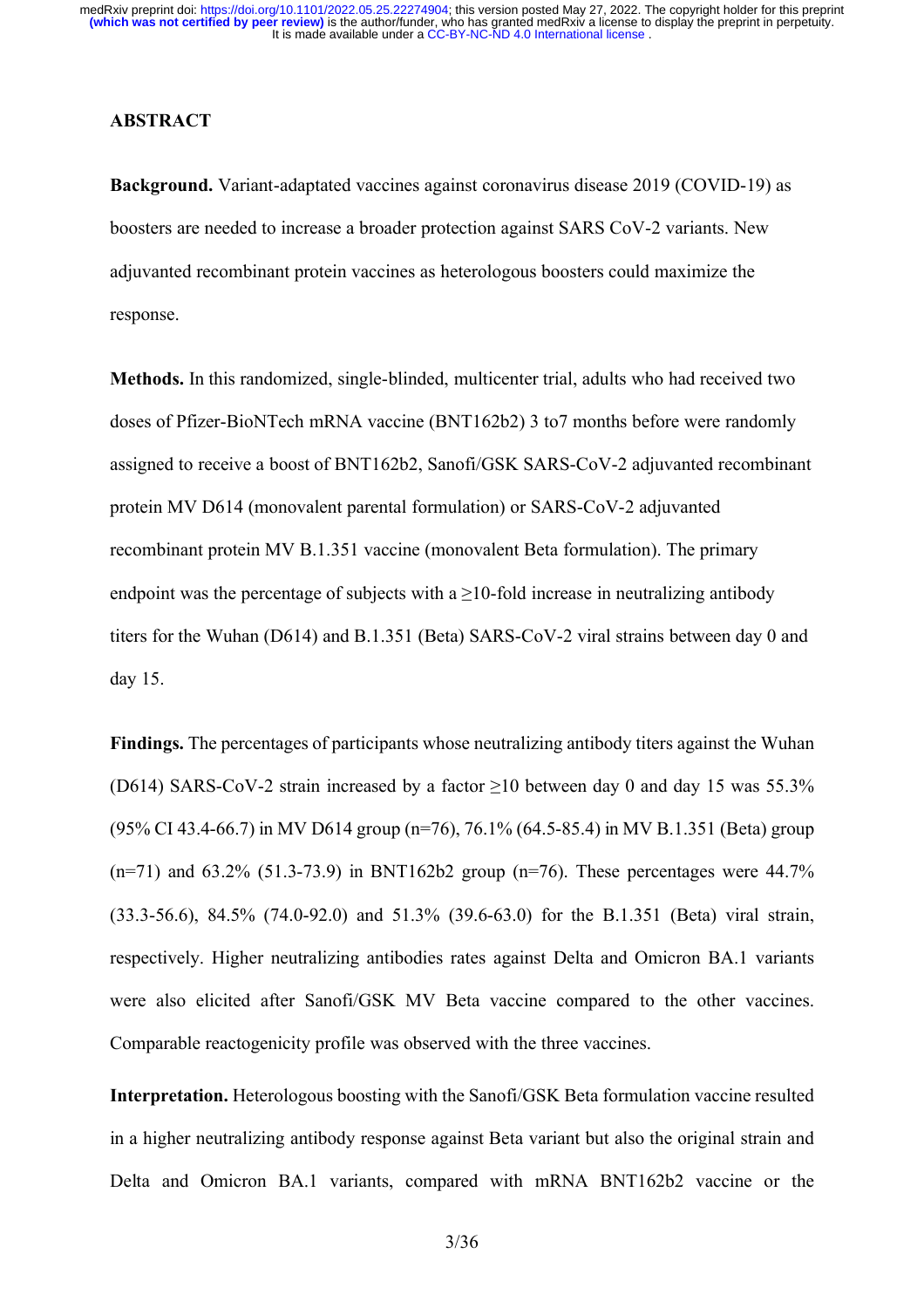Sanofi/GSK MVD614 formulation. New vaccines containing Beta spike protein may represent an interesting strategy for broader protection against SARS CoV-2 variants.

**Funding:** French Ministries of Solidarity and Health and Research and Sanofi

**Trial registration number**: ClinicalTrials.gov identifier NCT05124171; EudraCT identifier 2021-004550-33.

**Keywords**: Heterologous prime-boost vaccination; COVID-19 vaccine boosters; Immunogenicity; Reactogenicity; mRNA vaccines; adjuvanted recombinant protein vaccines.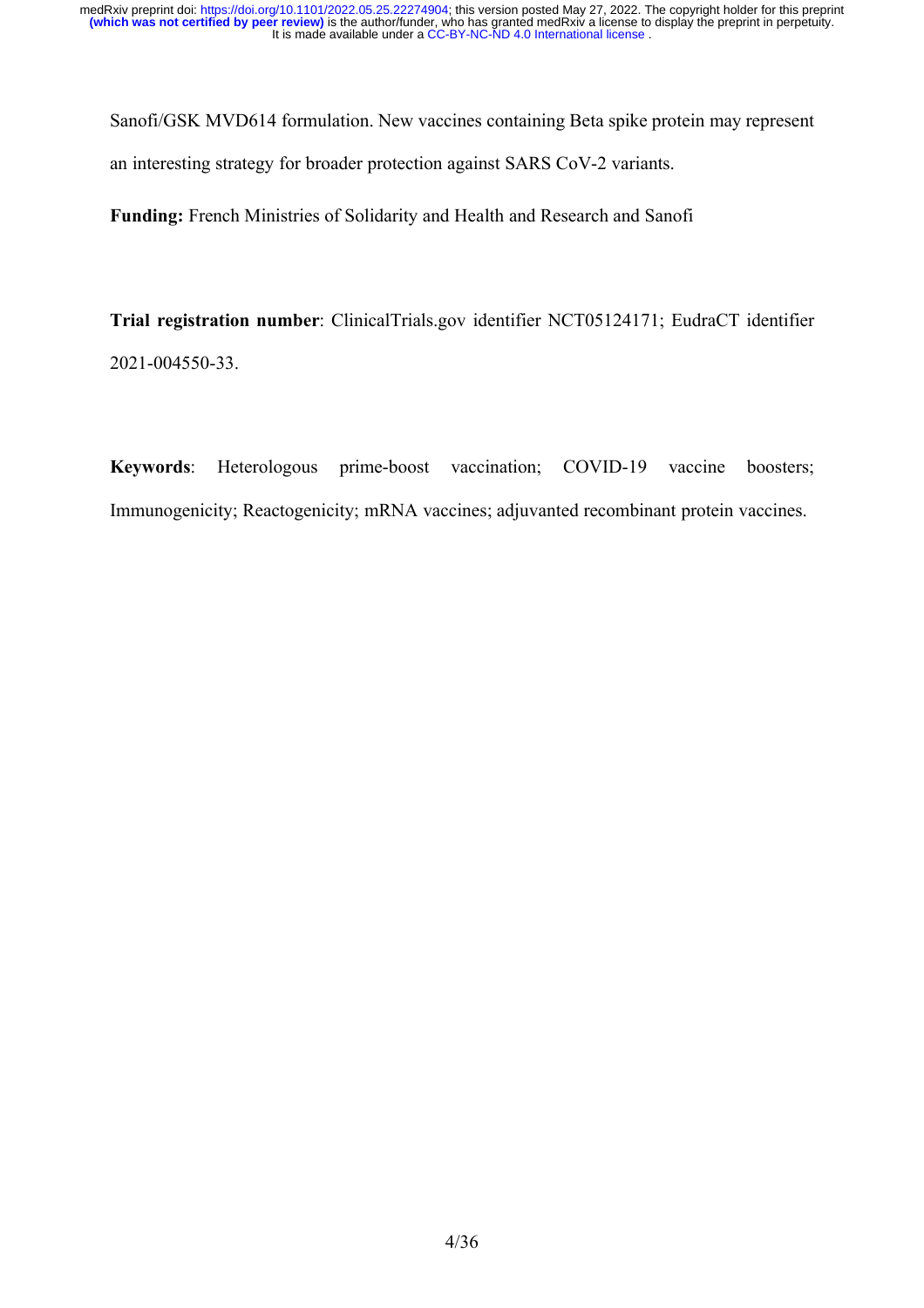## **INTRODUCTION**

The efficacy of COVID-19 vaccines for reducing the risk of severe COVID-19 infection has now been demonstrated in clinical setting, but also in real-world setting. <sup>1</sup> However, questions remain regarding the persistence of immunity and potentially less protection against variant viruses. <sup>2</sup> Therefore, the need for additional doses (boosters) at some interval after the primary vaccination was raised when new waves of COVID-19 cases appeared due to the highly transmissible Delta and Omicron variants.<sup>3</sup>

The matching of vaccines from different platforms for priming and boost was recommended after reports of unusual thrombotic events with the adenovirus-based vector vaccine ChAdOx1 nCov-19 vaccine from AstraZeneca/Oxford. <sup>4</sup> Several studies have investigated heterologous prime-boost vaccination combining ChAdOx1-nCov-19 for priming and mRNA vaccine (BNT162b2 or mRNA-1273) for boost. 5-7 In the observational study of Schmidt *et al*, the heterologous vaccine regimen induced higher levels of spike-specific IgG, neutralizing antibodies and spike-specific CD4<sup>+</sup> T-cells compared to homologous vector vaccine boost and higher or comparable in magnitude to homologous mRNA prime-boost vaccine regimens.<sup>6</sup>

Several vaccines developed more recently might offer an interesting alternative for boost in terms of accessibility, cost, reactogenicity, thermostability and acceptability and could be more immunogenic. The vaccines developed by Sanofi are based on recombinant SARS-CoV-2 spike proteins adjuvanted with GSK AS03.<sup>8</sup> Two monovalent formulations of this vaccine are currently under development, the first targeting the S protein of the Wuhan (D614) strain and the second targeting the B.1.351 variant (Beta). $9,10$  These vaccines could be of interest as heterologous booster to increase both the magnitude and duration of immune response against the new variants SARS CoV-2. They may also increase the breadth of protection against other variants, such as Omicron, and the formulation including the B.1.351 variant (Beta) spike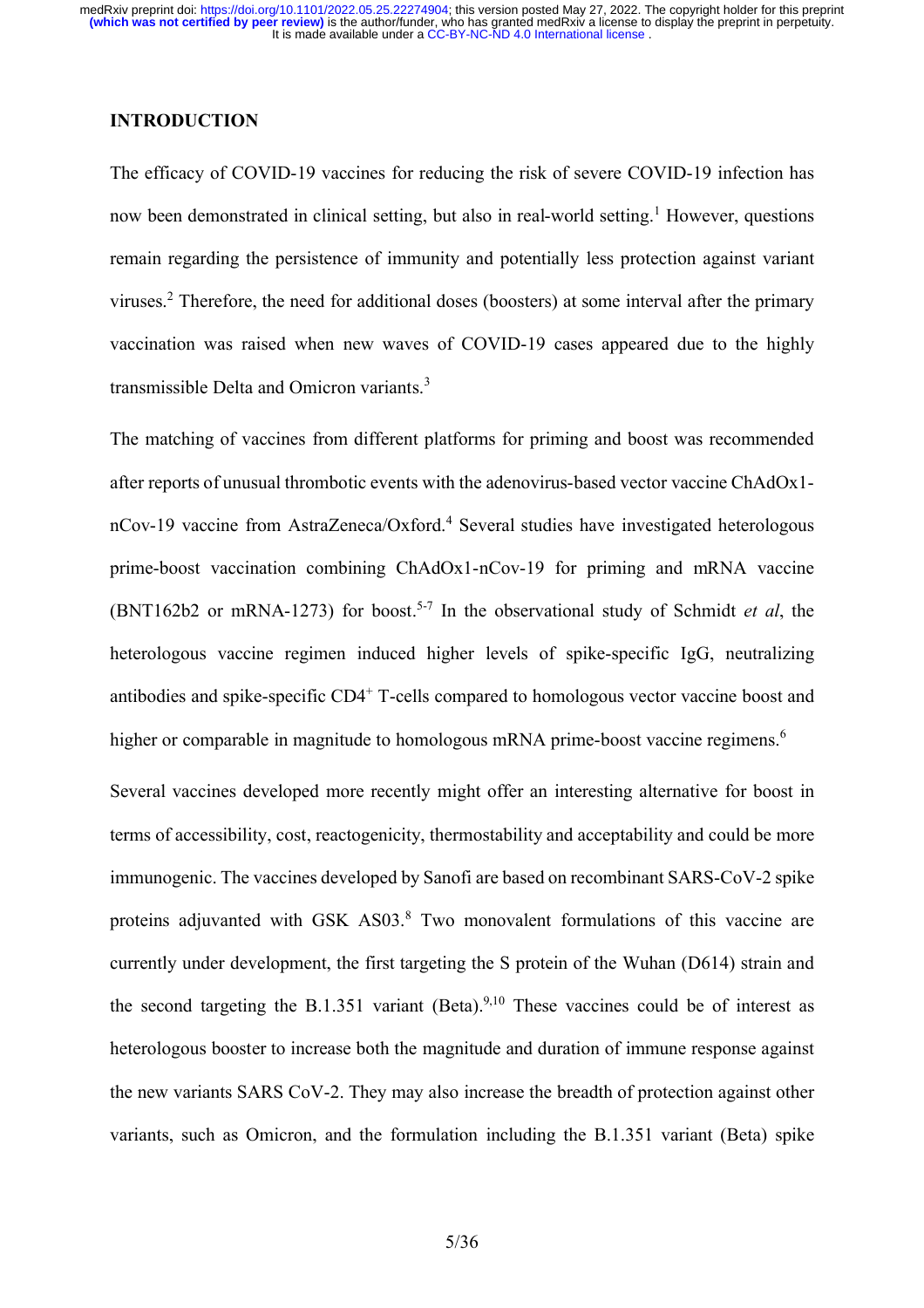protein is of specific interest since it has the potential to provide a different spectrum of crossprotection.

The objective of the study was to evaluate the immunogenicity and safety of the adjuvanted recombinant protein vaccine Sanofi/GSK-D614 or -B.1.351 administered as a heterologous booster dose compared to an mRNA vaccine (BNT162b2) administered as a homologous booster dose.

#### **METHODS**

#### **Study design**

We conducted a randomized, single-blinded, multicenter trial across 11 centers in France. Participants were recruited from December 8, 2021, to January 14, 2022.

The objective of the study was to evaluate the immunogenicity and safety of a homologous booster dose of a COVID-19 mRNA vaccine (BNT162b2) or adjuvanted recombinant vaccine with adjuvant (Sanofi/GSK MV(D614) formulation or MV B.1.351 (Beta) formulation) in recipients primed with two doses of BNT162b2 between 3 and 7 months earlier.

The protocol was conducted in accordance with the Declaration of Helsinki and French law for biomedical research. It was approved by the "CPP Ile de France III" Ethics Committee and the French Health Products Safety Agency (ANSM).

This study is registered with the ClinicalTrials.gov identifier NCT05124171 and with the EudraCT identifier 2021-004550-33.

### **Participants**

Adults aged 18 years and older in good health or with stable health if there was a pre-existing medical history were eligible to participate if they previously received two doses of BNT162b2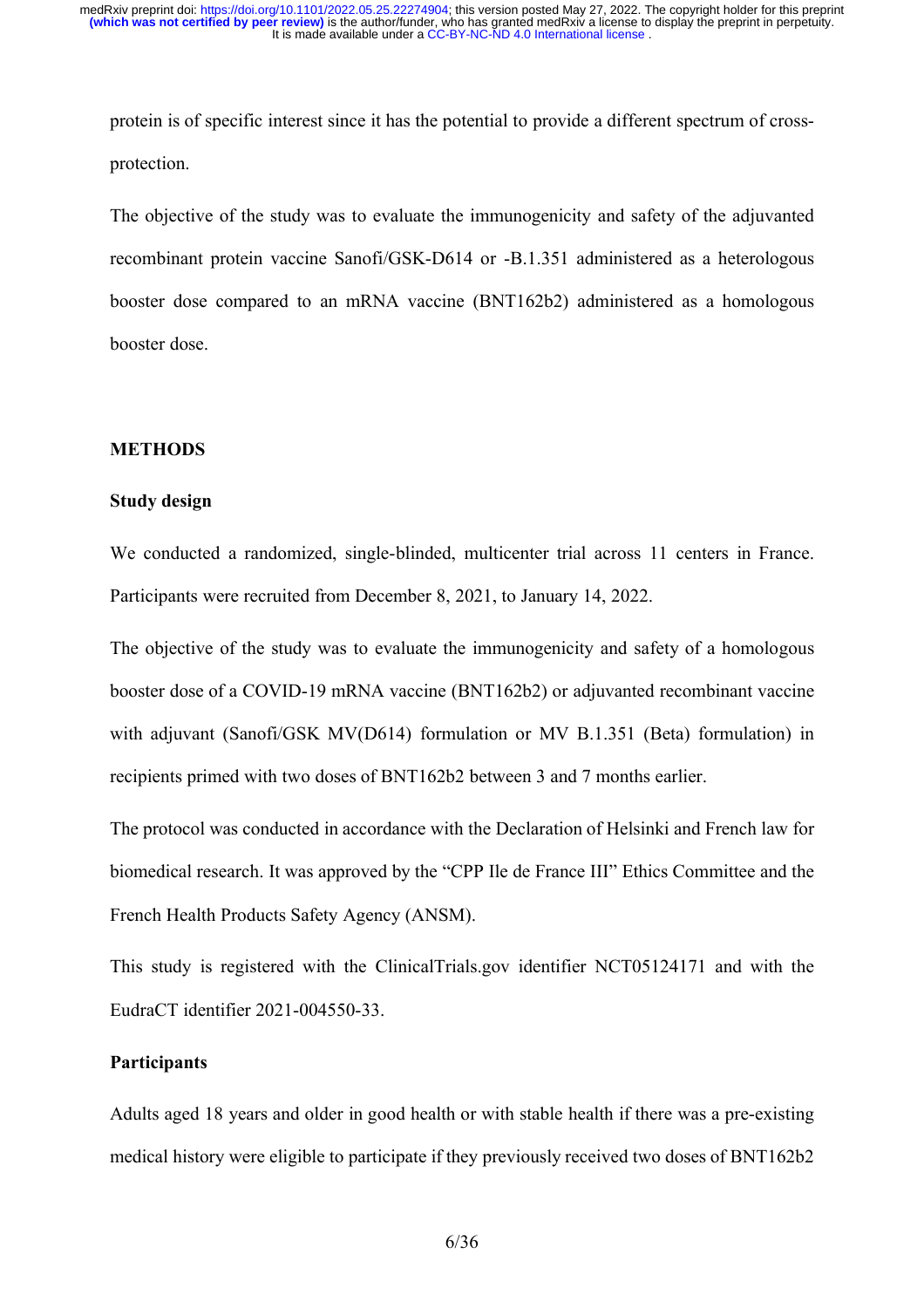with an interval of 3 to 6 weeks and the second dose administered between 3 and 7 months prior to the administration of the study booster dose. Main exclusion criteria were pregnancy or breastfeeding, acute febrile infection within the previous 72 h and/or presenting symptoms suggestive of COVID-19 within the previous 28 days or having been in contact with an infected individual for the last 14 days before the inclusion visit, virologically documented history of COVID-19 (PCR or serology), use of immunosuppressive medications or any immunosuppressive condition that may reduce the immune response, history of severe postvaccination allergic manifestations or a history of allergic reaction at the time of the first vaccine injection, having received BCG (tuberculosis) vaccine within the previous year or another vaccine within two weeks prior to the boost injection or scheduled to receive a licensed vaccine within 2 weeks after the boost injection.

### **Interventions**

Participants were randomly assigned in a 1:1:1 ratio to receive BNT162b2, MV(D614) vaccine or MV(Beta) vaccine as a third dose. The Sanofi/GSK adjuvanted recombinant protein vaccines are based on pre-fusion S antigens with the transmembrane domain replaced with a trimerization domain with AS03, an oil-in-water emulsion that contains squalene and αtocopherol based immunologic adjuvant manufactured by GSK.<sup>11</sup>

Randomization was stratified on center and age group (18–64 years or  $\geq$  65 years). A web-based randomization system was used (CleanWeb e-CRF, Telemedecine Technologies, S.A.S), with a centralized block randomization list with blocks of size 4 (not communicated to the investigating team). The randomization list was generated by an independent statistician from the trial clinical research unit (URC-EST). Participants were randomized by the investigator.

Vaccines were administered intramuscularly into the deltoid muscle on day 0 by trained personnel. The health care professional administering the vaccine was aware of the treatment group because of differences in the preparation of the vaccines. The injection was therefore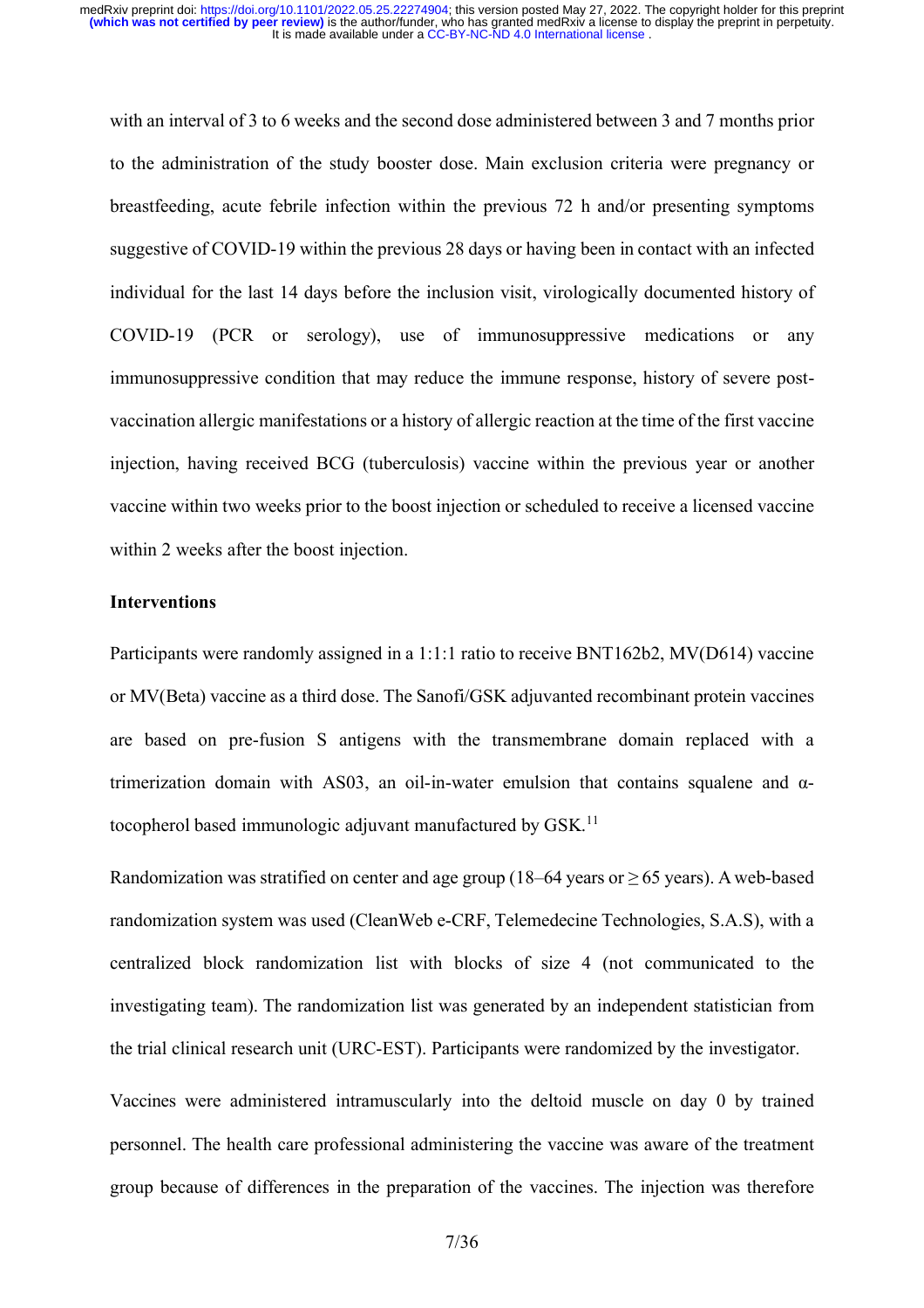performed by a person not involved in the study and the investigating physician did not know which vaccine the volunteer had received. The central laboratories performing the antibody analyses were also blinded to limit measurement bias. Blood samples were planned at D0, D3, D15, D28, D90 and D365 for serological analysis.

### **Laboratory assay**

Neutralizing antibodies against the Wuhan (D614) SARS-CoV-2 viral strains and B.1.351 (Beta), Delta and Omicron BA.1 variants were assessed with a microneutralization test as previously described.<sup>12</sup> The test uses clinical strains of SARS-CoV-2 (100 TCID50/well), TMPRSS2-expressing VeroE6 cells and relies on cytopathic effect (CPE) identification at 5 days post-infection. It is a VNT100 (100% of wells lysed in duplicate format). The test is automated in a NSB3 laboratory for all dilution and dispensing steps and for CPE reading. Dilutions tested were 20, 40, 80, 160, 320, 640 and 1280. The range was extended if a titer of 1280 was observed in the first instance.

Anti-SARS-CoV-2 IgG antibodies directed against the S1 domain of the virus Spike protein and the nucleocapsid were assessed using the QuantiVac ELISA kit from Euroimmun<sup>®</sup> (Lubeck, Germany).

Spike specific IFN $\gamma$  and IL-2 producing CD4<sup>+</sup> T-cells were measured in a subgroup of patients using commercially available kits (IFN $\gamma$  Elispot (Diaclone, Besançon France) and IL-2 Fluorospot (C.T.L Europe, Bonn, Germany). For more detailed description see Supplementary Methods.

# **Immunogenicity assessment**

The primary endpoint was the proportion of subjects with an increase rate in neutralizing antibody titers of at least 10-fold, measured by a microneutralization technique, between day 0 and day 15 against D614 SARS-CoV-2 viral strain or B.1.351 variant.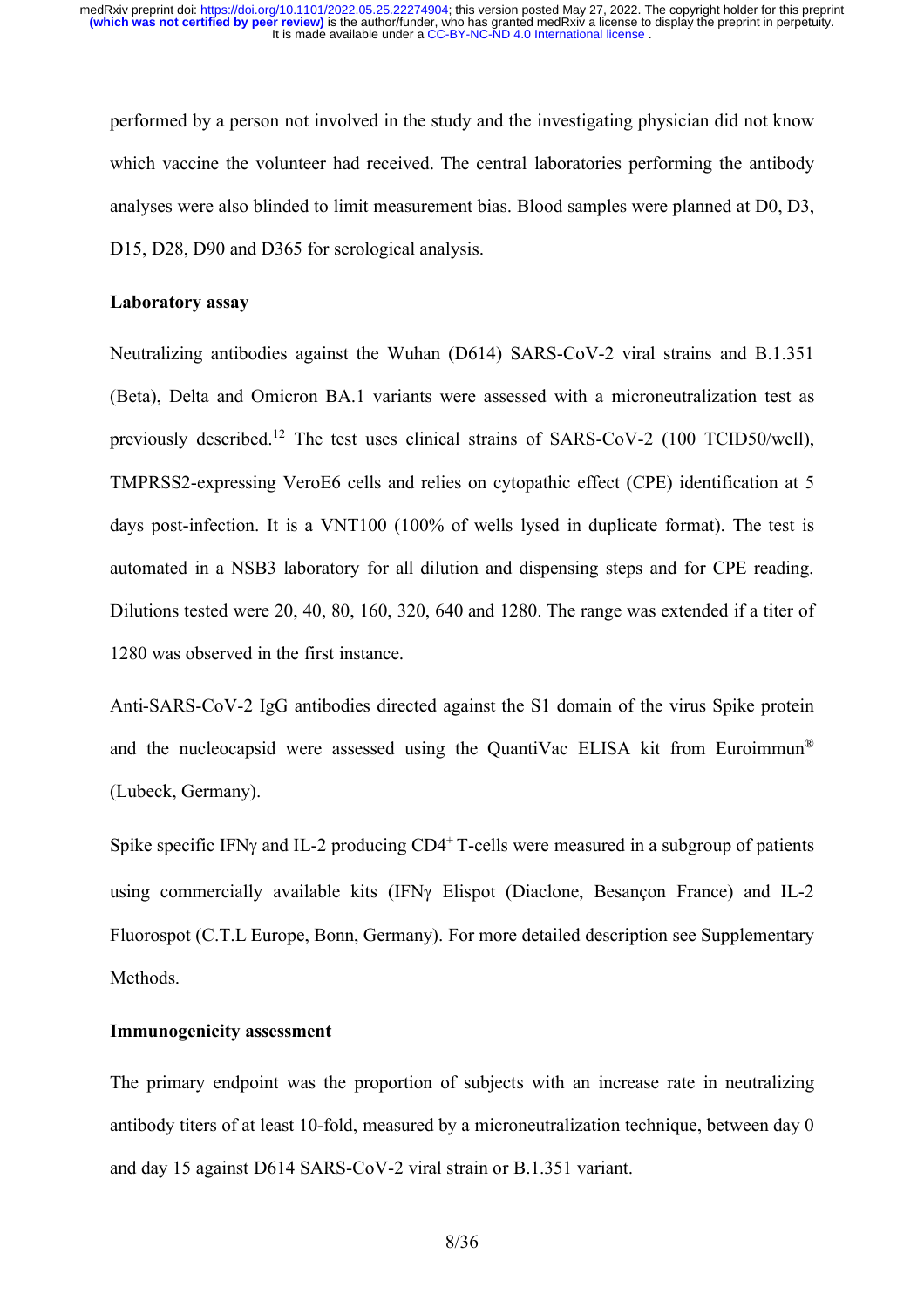The main other prespecified immunological endpoints were the rate of increase between day 0 and day 15 in neutralizing antibody titers against SARS-CoV-2 Wuhan (D614) and variants Beta, Delta and Omicron BA.1, geometric mean of anti-Spike IgG levels (expressed as BAU/mL) and IFN $\gamma$  and IL-2 secreting CD4<sup>+</sup> T-cells after stimulation with Spike peptides derived from wild-type SARS-CoV-2 or Omicron variant in each randomized group.

### **Safety assessment**

Injection-site and systemic solicited adverse events were collected for 7 days and unsolicited adverse events through 28 days after vaccination using diary cards provided to each participant. In the grading of adverse events, the FDA Toxicity Grading Scale (2007) was used (from grade 0, sign/symptom within normal limits to 4, life-threatening adverse event) for the following solicited adverse event: pain, arthralgia, asthenia or malaise, headache, fever, chills, swelling, lymphadenopathy, myalgia, nausea, edema, redness, vomiting; the WHO scale (mild, moderate or severe) was used for the following solicited adverse events, not present in FDA scale: itching, diarrhea, pain in extremities, insomnia.

# **Statistical analysis**

The intent-to-treat (ITT) population included all randomized participants except those with positive nucleoprotein antibody serology at inclusion. Per protocol (PP) population included all randomized vaccinated participants without major protocol deviations, except participants presenting a positive nucleoprotein serology at day 0 or day 15, SARS CoV-2 infection after boost and lost to follow-up participants. The safety population included all randomized participants who received the vaccine booster dose. The immunogenicity analysis was performed on the per-protocol population.

As no data was available on the BNT162b2 vaccine, the sample size calculation was based on published data on the mRNA-1273 vaccine in which an increase rate of neutralizing antibody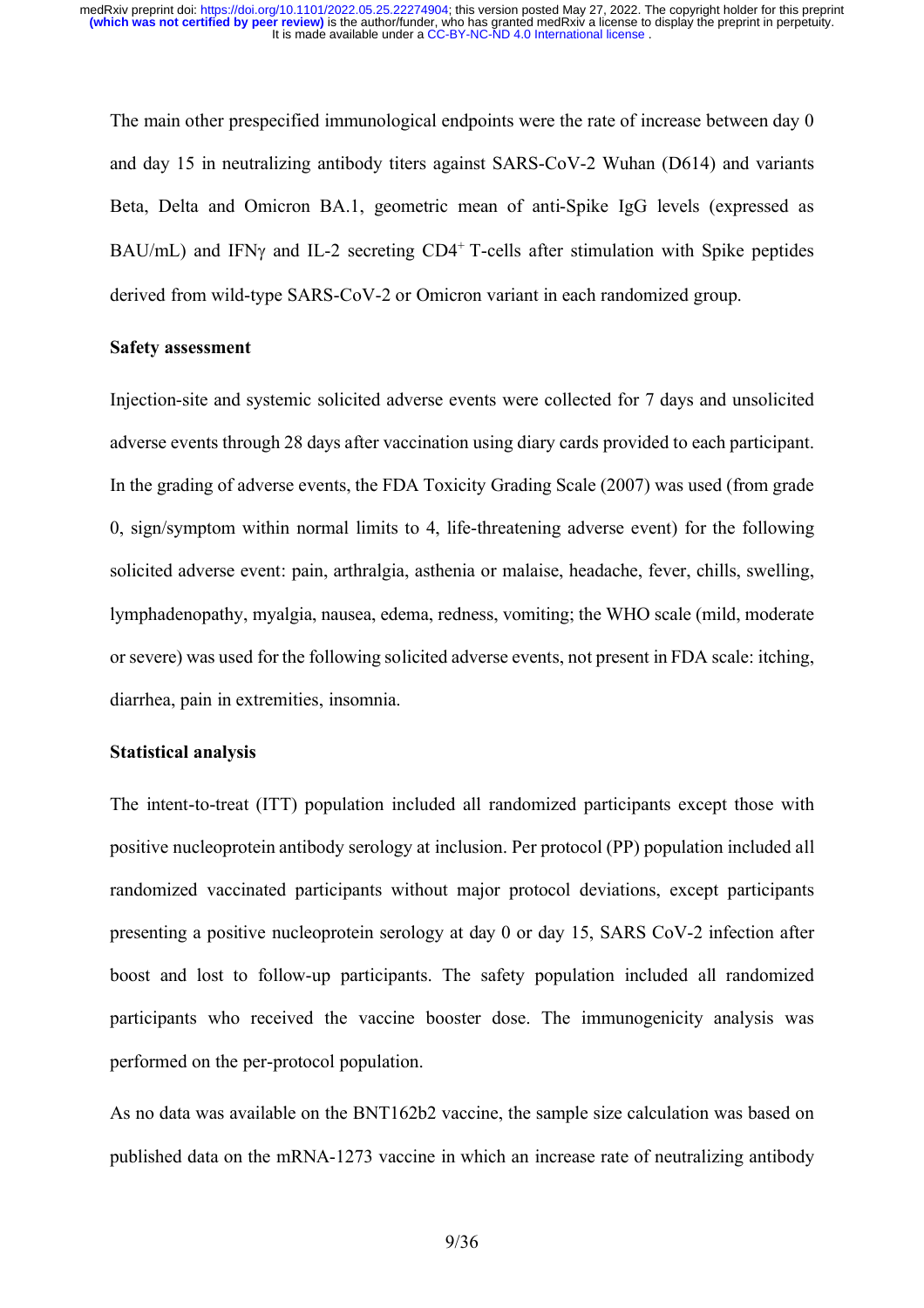titer of 23 against ancestral SARS-CoV-2 (D614G) and 32 for the B.1.351 variant after mRNA-1273 boost was described.<sup>13</sup> Using a conservative approach, we considered neutralizing activity to be sufficient if the increase rate was at least 10 at D15. We assumed a proportion of subjects with an increase rate of at least 10 between D0 and D15 of 80%. One hundred subjects per group allowed an estimation of this proportion with a 95% confidence interval (CI) of 7.8%. Thus, a total of 300 volunteers had to be randomized (100 per group).

For each viral strain (D614 and B.1.351), the primary endpoint was described using frequencies, percentages and 95% CIs calculated using the exact method. In a post hoc analysis, groups were compared using Chi-2 test.

Baseline patient characteristics were described overall and for each group using the number (percentage) for categorical variables and the mean (SD) or median [interquartile range], according to distribution, and range for quantitative variables. For each group, the anti-SARS-CoV-2 IgG antibody titers directed against the S1 domain of the spike protein and the neutralizing antibody titers measured by a microneutralization technique against Wuhan strain (D614) and variants (B.1.351, Delta, Omicron BA.1) measured at day 0, day 15 were described as geometric means with two-sided 95% confidence intervals (95% CI). Adverse reactions and events were described using frequencies and percentages.

The statistical analysis was conducted using SAS software version 9.4 (SAS Institute, Inc., Cary, North Carolina, USA). R freeware (version 3.6.3) and GraphPad Prism software (version 9.2.0, San Diego, California USA) were used for the graphs.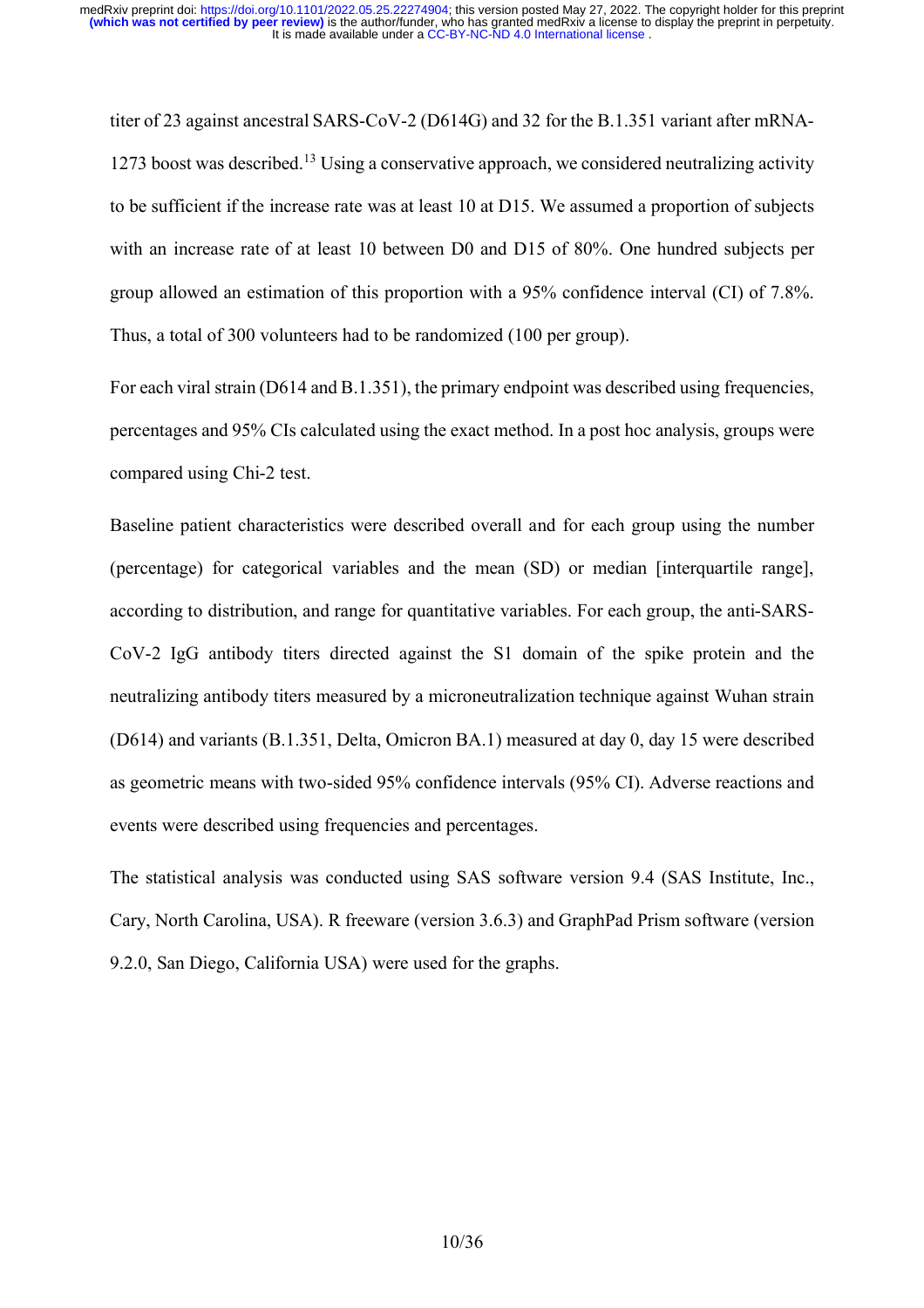### **RESULTS**

## **Study participants**

A total of 247 participants who had received two doses of BNT162b2 were randomized from December 8, 2021 to January 14, 2022 to receive a third dose: 85 in the group Sanofi/GSK MV(D614), 80 in the group Sanofi/GSK MV(Beta) and 82 in the group BNT162b2. Details on causes for exclusion from immunogenicity analysis are presented in **Figure 1**. Because of the start of the study after the beginning of booster vaccination campaign in elderly, the enrollment of subjects over 65 years of age was difficult, and the number of inclusion of those under 65 years was increased. The enrollment was planned to stop no later than January 14.

The mean age of participants in the per-protocol population was 40.6 years and the proportion of women was 40.4%. The baseline characteristics of the three randomized groups were comparable (**Table 1**). Infection by SARS-CoV-2 between day 0 and day 15 or positive SARS-CoV-2 anti-nucleocapsid IgG serology at day 0 or day 15 were reported in 8.5% (21/247) of patients (n=8 [9.4%] in the group Sanofi/GSK-D614; n=8 [10.0%] in the group Sanofi/GSK-B.1.351; n=5 [6.1%] in the group Pfizer BNT162b2). The per-protocol population for immunogenicity included 223 participants: 76 in the group Sanofi/GSK MV(D614), 71 in the group Sanofi/GSK MV(Beta) and 76 in the group Pfizer BNT162b2.

### **Humoral immune response**

The proportion of participants with at least a 10-fold increase of neutralizing antibody titers between day 0 and day 15 for the Wuhan (D614) SARS-CoV-2 strain were 55.3% (95% CI 43.4–66.7) for Sanofi/GSK MV(D614), 76.1% (95% CI 64.5–85.4) for Sanofi/GSK MV(Beta) and 63.2% (95% CI 51.3–73.9) for Pfizer BNT162b2 (p=0.03). For the B.1.351 (Beta) viral strain, these rates were 44.7% (95% CI 33.3–56.6), 84.5% (95% CI 74.0–92.0) and 51.3% (95% CI 39.6–63.0), respectively (p<0.0001) (**Supplementary Table 1**).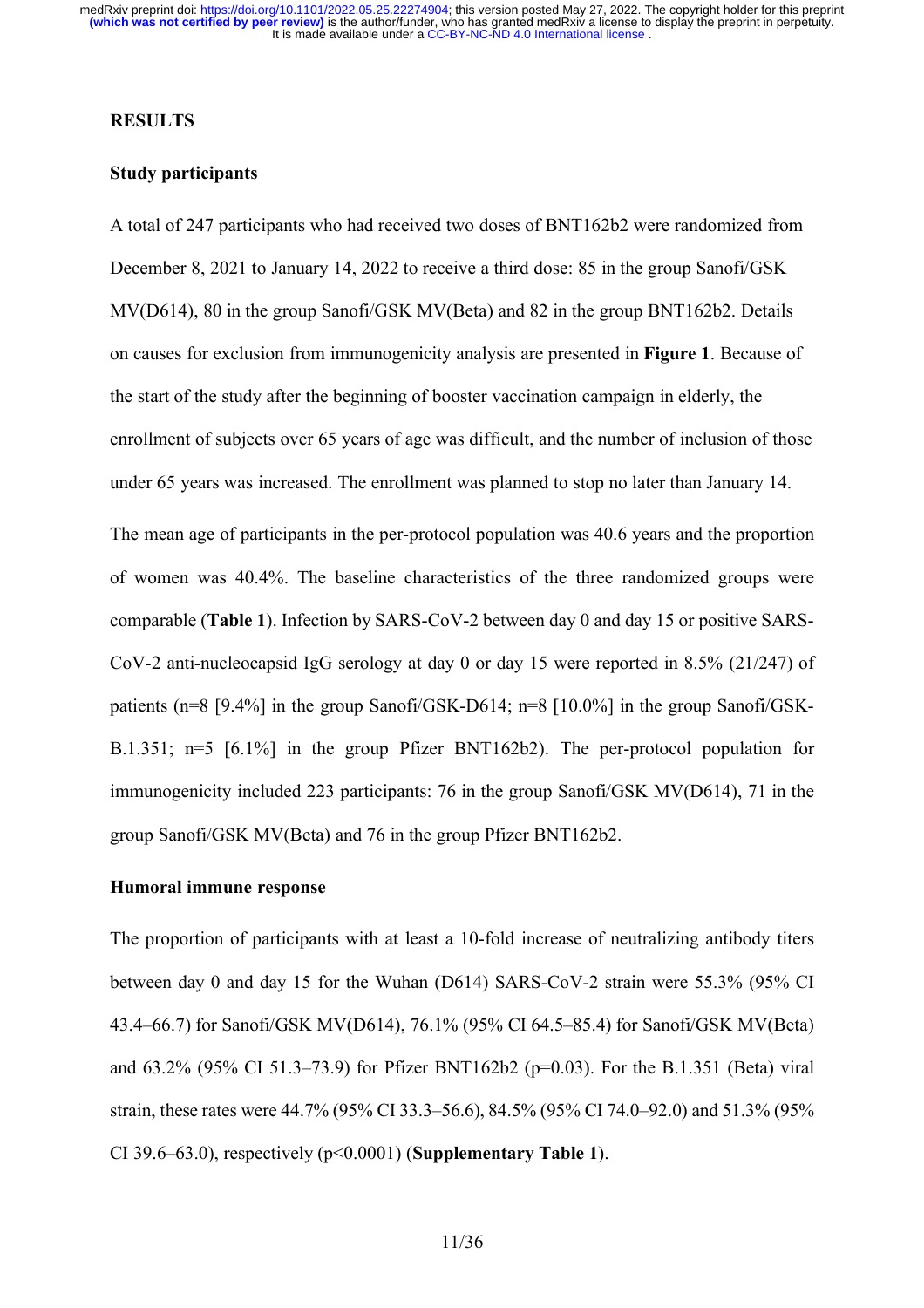The geometric mean titers of the neutralizing against Wuhan (D614) strain and Beta, Delta and Omicron BA.1 variants in the three randomized groups are presented in **Figure 2** and **Supplementary Table 2**. The increase of the titers of neutralizing antibodies was higher in patients whose neutralizing antibodies were below the threshold of positivity at day 0.

The geometric mean titer of anti-S1 increased from 277.1 at day 0 to 1875.1 BAU/mL at day 15 in Sanofi-GSK MV(D614) group, from 206.8 to 2240.8 BAU/mL in Sanofi-GSK MV(Beta) group and from 253.6 to 2405.4 BAU/mL in BNT162b2 group (**Supplementary Table 3**).

### **Cellular immune responses**

IFN $\gamma$  and IL-2 producing CD4+ T-cells were increased after vaccination when T cells were stimulated with Spike peptides derived from wild-type SARS-CoV-2; pool of peptides derived from the Omicron variant also enhance IFN $\gamma$  secreting CD4<sup>+</sup> T-cells in the three randomized groups (**Figure 3**). The rates of CD4<sup>+</sup>T-cells with positive vaccine induced -response at day 15 for IL-2 and IFN/IL-2 were significantly increased in patients boosted by Sanofi/GSK MV(Beta) compared to BNT162b2 after stimulation with Spike peptides of wild-type SARS-CoV-2 (**Supplementary Figure 1**).

#### **Vaccine safety**

Solicited injection-site adverse events from day 0 to day 7 were common and reported by 83.5% of participants in Sanofi/GSK MV(D614) group, 80.0% in Sanofi/GSK MV(Beta) group and 82.9% in BNT162b2 group (**Figure 4** and **Supplementary Table 4**). The most frequent injection-site adverse event was pain (83.5%, 77.5% and 80.5%, respectively). Solicited systemic adverse event from D0 to D7 were reported by 48.2% of participants in Sanofi/GSK D614 group, 62.5% in Sanofi/GSK B.1.351 group and 62.2% in BNT162b2 group. The most frequent systemic adverse events were asthenia/malaise (31.8%, 40.0% and 35.4%, respectively) and headache (27.1%, 33.7% and 42.7%). The rates patients who reported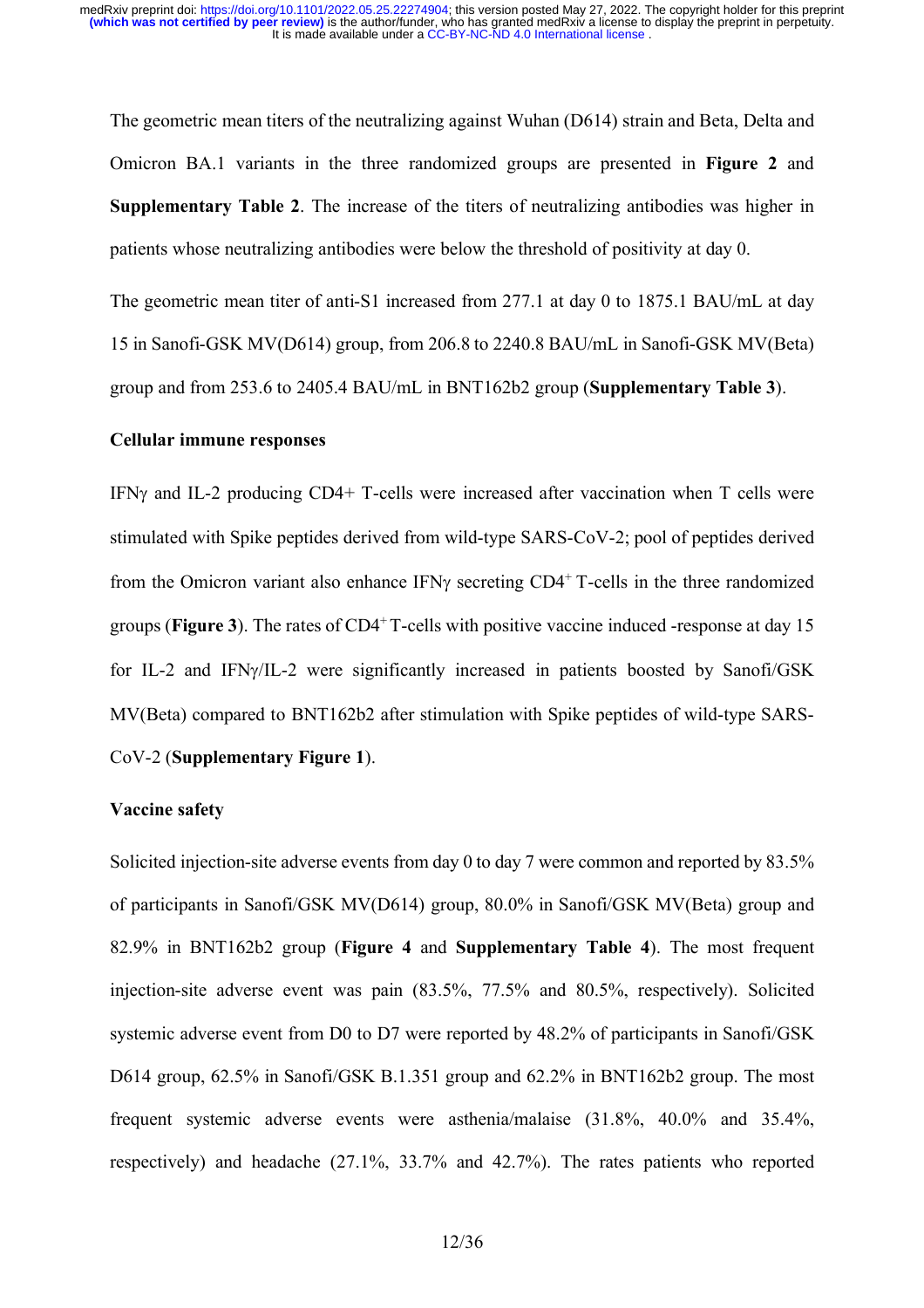injection-site or systemic adverse events were comparable between the three randomized groups; their severity was mainly Grade 0–2.

Two serious adverse events were reported. Sanofi-GSK MV(Beta): severe polyarthritis flareup 3 days after vaccination in a woman in her 60s with known rheumatoid arthritis with previous flare-ups during the first mRNA vaccine injections (considered related to the vaccine; the Data and Safety Monitoring Board considered that the patient was wrongly enrolled even if the patient was not receiving immunosuppressive therapy at the time of inclusion). Sanofi/GSK MV(D614): appendectomy in a man in his 30s 15 days after vaccine administration (possible relationship). Both serious adverse events resolved without sequalae.

### **DISCUSSION**

In this randomized, single-blinded, multicenter trial, both homologous (with mRNA BNT162b2) and heterologous (with D614 and B.1.351 Sanofi/GSK adjuvanted recombinant protein vaccines and AS03 as adjuvant) boost immunizations were well tolerated and immunogenic in patients primed with two doses of BNT162b2 vaccine both against the ancestral Wuhan (D614) SARS-CoV-2 strain, B.1.351 (Beta) variant and recent circulating variants of concern (VoC). A higher percentage of subjects with a  $>10$ -fold increase rate in neutralizing antibody titers 15 days after the booster dose was observed with the Sanofi/GSK MV(Beta) vaccine against SARS-CoV-2 D614 and B.1.351 viral strains. The three vaccines also elicited neutralizing antibodies against Delta and Omicron variants, with higher response with Sanofi/GSK MV(Beta) vaccine.

Several studies have compared homologous and heterologous third dose (booster) following two doses of COVID-19 vaccines. The study of Munro *et al* (COV-BOOST) performed in United Kingdom assessed seven different COVID-19 vaccines as a third dose after two doses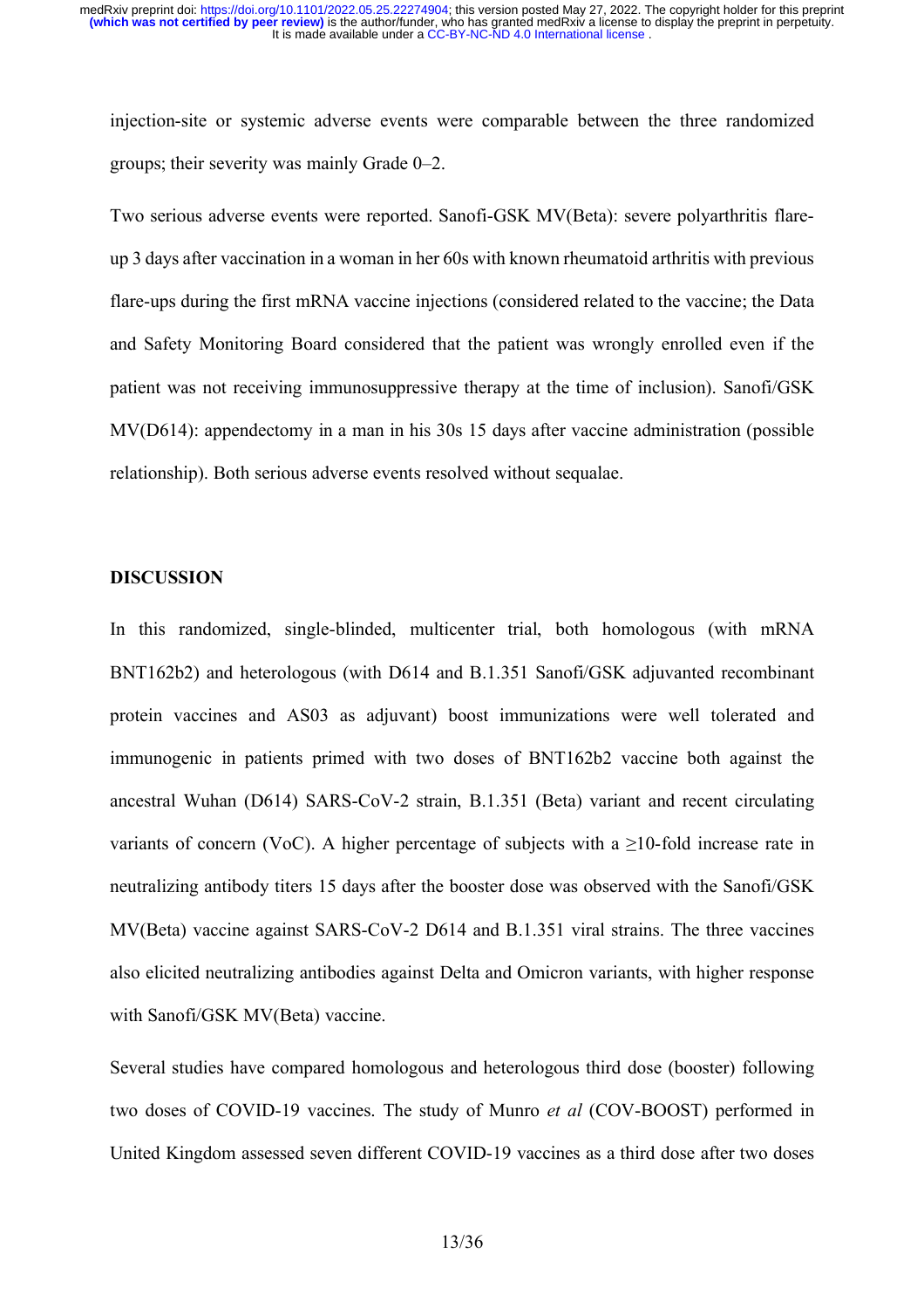of ChAdOx1 (AstraZeneca) or BNT162b2.<sup>14</sup> All vaccines boosted neutralizing antibodies after ChAdOx1 primo-vaccination and all except one after BNT162b2 primo-vaccination (the Valneva vaccine did not achieve the predefined criteria). In the Phase I-II study of Atmar *et al* performed in the United States, adults who had completed a COVID-19 vaccine regimen with mRNA1273 (Moderna), Ad26.COV2.S (Johnson & Johnson-Janssen) or BNT162b2 received a booster injection with one of the three vaccines.<sup>15</sup> Heterologous boosting provided comparable or higher levels of immunogenicity levels. Sableroles *et al* assessed the immunogenicity of three different vaccine boosters (Ad26.COV2.S, mRNA-1273 or BNT162b2) or no boost after Ad26.COV2.S priming.<sup>16</sup> All three vaccines were immunogenic, but the strongest responses were observed with heterologous boosting (*i.e*., mRNA vaccines), more specifically with mRNA-1273. The study of Barros-Martins assessed the heterologous prime-boost vaccination with ChAdOx1-Cov-19/BNT162b2 compared to the homologous vaccination with ChAdOx1-Cov-19.<sup>5</sup> Although both regimens boosted prime-induced immunity, heterologous boosting with BNT162b2 elicited significantly higher titers of neutralizing antibodies, particularly against the B.1.1.7 (Alpha), B.1.351 (Beta) and P.1 (Gamma) variants. Comparable results were reported by Schmidt *et al* in a German study in participants primed with ChAdOx1-Cov-19 vaccine and then boosted with mRNA vaccines  $(BNT162b2$  or mRNA-1273).<sup>6</sup> A Chinese study compared the heterologous boosting with the recombinant adenovirus type 5-vectored COVID-19 vaccine Convidecia (AD5-nCOV) to the homologous boosting with Sinovac COVID-19 vaccine (CoronaVac; inactivated virus COVID-19 vaccine).<sup>17</sup> Heterologous boosting with Convidecia elicited significantly higher rates of neutralizing antibodies than homologous boosting with CoronaVac. Taken together these results suggest that immunogenicity after heterologous prime-boost leads to comparable or even higher immune response than homologous prime-boost.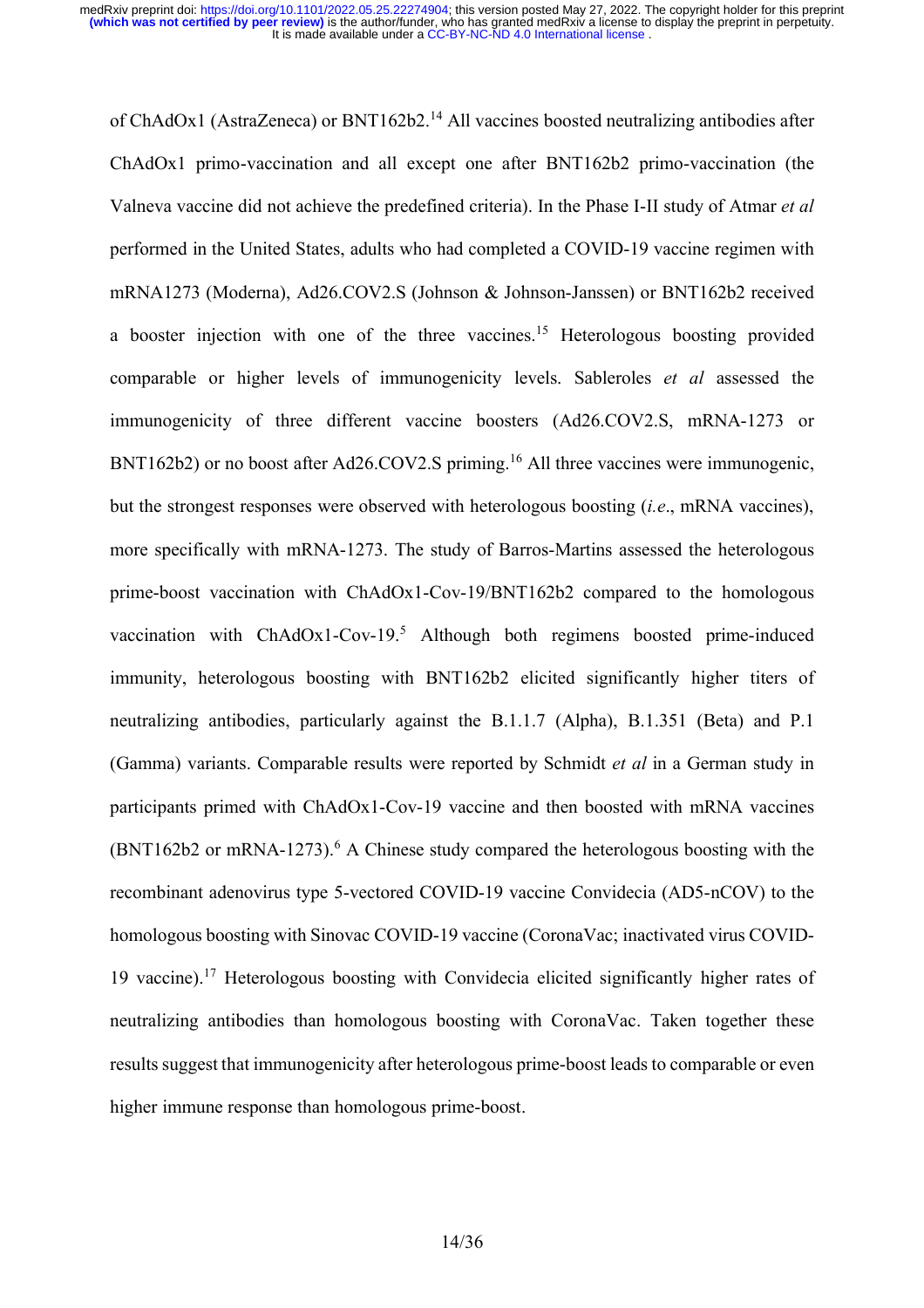These data support our finding of higher immunogenicity induced by a heterologous primingboost with BNT162b2 followed by the Sanofi/GSK adjuvanted recombinant protein vaccine MV(Beta) than the homologous prime-boost with Pfizer BNT162b2. In addition, we showed that the B.1.351 variant (Beta) formulation of the new Sanofi/GSK vaccine provided better cross-neutralization response against both the ancestral strain but also variants such as Delta and Omicron BA.1 compared with the mRNA-based BNT162b2 and also with the Sanofi/GSK MV(D614) vaccine. This same formulation also increased the rate of vaccine-induced double positive producing IFN $\gamma$  and IL-2 or IL-2 CD4<sup>+</sup> T-cell response (**Supplementary Fig 1**). In general, the ability of CD4<sup>+</sup> T-cells to produce IL-2 or multiple cytokines is associated with their long-term survival and better pathogen protection. 18,19 In HIV infection, viral controllers had significantly more  $CD4^+$  T-cells co-expressing IL-2 and IFN $\gamma$  than other HIV patient categories. 20

This study has some limitations. Compared to the at-risk population for severe forms of SARS-CoV-2 infection, the study population was younger and included a smaller percentage of people  $\geq 65$  years than previously planned. Indeed, by the time the study was started, the elderly population had already received a third dose. Another limitation is the priming with a unique vaccine. The primary endpoint was based on an increase in neutralizing antibodies against the Wuhan (D614) and B.1.351 (Beta) strains, which are variants of SARS-CoV-2 that no longer circulate. However neutralizing antibodies against more recent variants were also evidenced.

Despite these limitations, our study is the first to report immunization and reactogenicity data on the heterologous boost with an adjuvanted recombinant protein vaccine containing a variant of concern different from the one present at the priming. The higher neutralizing response elicited by the vaccine containing the Beta Spike protein will need further investigations to understand the mechanisms underlying these results. Of interest, this higher immunogenicity was not associated with higher reactogenicity. However, the observed higher immunogenicity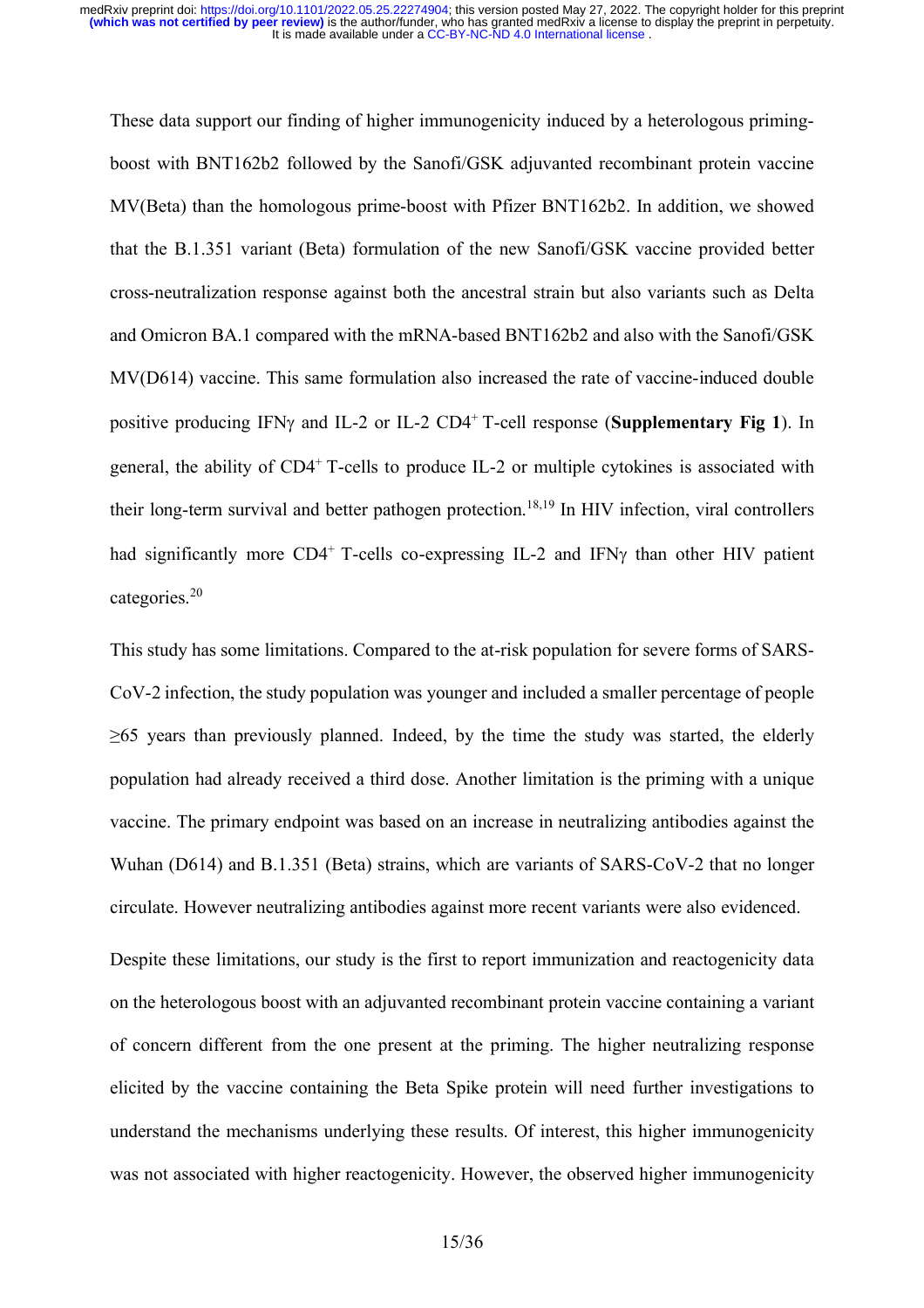should be interpreted with caution, as the relationship between antibody levels at 15 days and the long-term protection remains to be fully characterized.

These results, which address the possibility of combining different vaccines for priming and boosting, are important for vaccination campaigns and for improving vaccination coverage in countries that are still under-vaccinated. Indeed, recent vaccines or those still under development may have some advantages for the implementation of booster vaccination, such as improved immunogenicity, reactogenicity, availability, thermostability and potentially better acceptability for certain populations.

In conclusion, all three vaccines boosted neutralizing antibodies after BNT162b2 initial course with no safety concerns. Heterologous boosting with the Sanofi/GSK Beta formulation vaccine resulted in a higher neutralizing antibody response against Beta variant but also the original strain and Delta and Omicron BA.1 variants, compared with mRNA BNT162b2 vaccine or the Sanofi/GSK MVD614 formulation. New vaccines containing Beta spike protein may represent an interesting strategy for broader protection against SARS CoV-2 variants.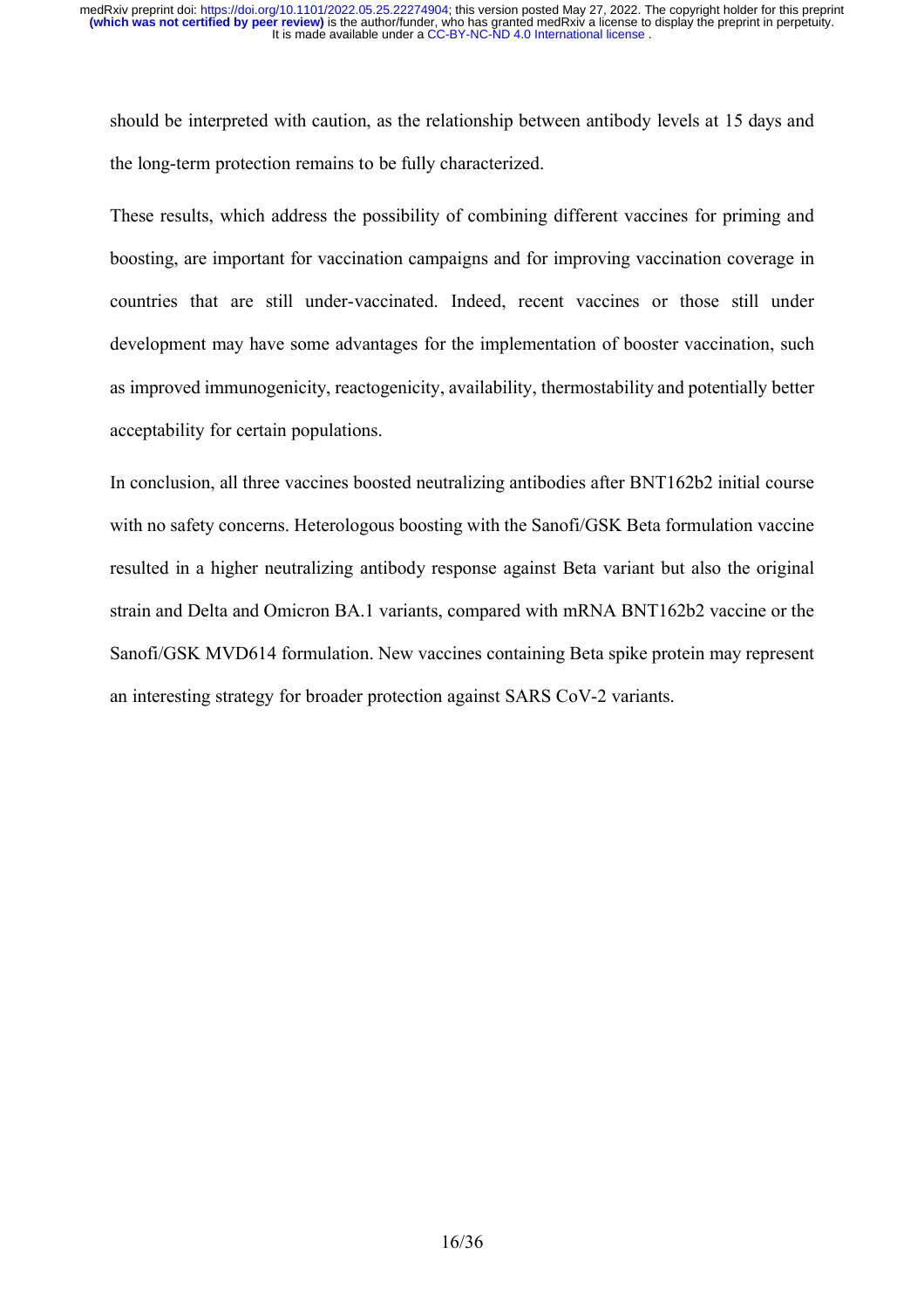## **Contributors**

OL, AR, XDL, ET, LB and TS designed the study. AT, LC, OL, EK, MC, LBL, LN, ML, IBG, MB, CSM, RF, KL, LS, FL, JSA, EBN, MPT, CC, PP, BD, SP, DD, NBH and AB acquired, analysed or interpreted the study. OL, MC, EK, AR, LN, XDL, ET, LBL, ML, IBG, MB, CSM, RF, KL, LS, FL, JSA, EBN, MPT, CC, PP, BD, SP and DD drafted the manuscript. OL, TS, AR, XDL, MC and ET critically reviewed the manuscript for important intellectual content. MC and AR did the statistical analysis. OL obtained funding. CP, AT, LC EK, EN, FC, NBH and AB were in charge of administrative, technical and material support. OL and TS supervised the study. AB, PL, EL and LW constituted the independent monitoring committee. TS and OL had full access to all of the data in the study and takes responsibility for the integrity of the data and the accuracy of the data analysis.

#### **Declaration of interest**

OL reports grant from French ministry of health, grant and some personnal fees for board membership from Pfizer, Sanofi Pasteur, MSD, GSK, CJ reports fees for boardmembership from Astrazeneca, Pfizer, MSD. TS reports grant from DGOS (French Ministry of health), Asatrazeneca, Bayer, Novartis, Sanofi, Boehringer, Daiichi Sankyo, Eli Lilly, GSK and personal fees for boardmembership and consulting from various pharmaceutical companies, including Astrazeneca, Sanofi, Bayer, Ablative Solutions and 4 Living Biotech. KL reports personal fees and Grant/Research Support from Gilead, MSD, Janssen, ViiV, Spikimm and fees for development of educational presentations from Janssen, Gilead, MSD, Sobi, and Chiesi. EBN has received grant pending from Sanofi Pasteur and fees for board membership from Pfizer, and Janssen. LBLN received personal fees for advisory experts and participation to conference from Pfizer. XDL reports research grant from INSERM.

### **ACKNOWLEDGMENTS**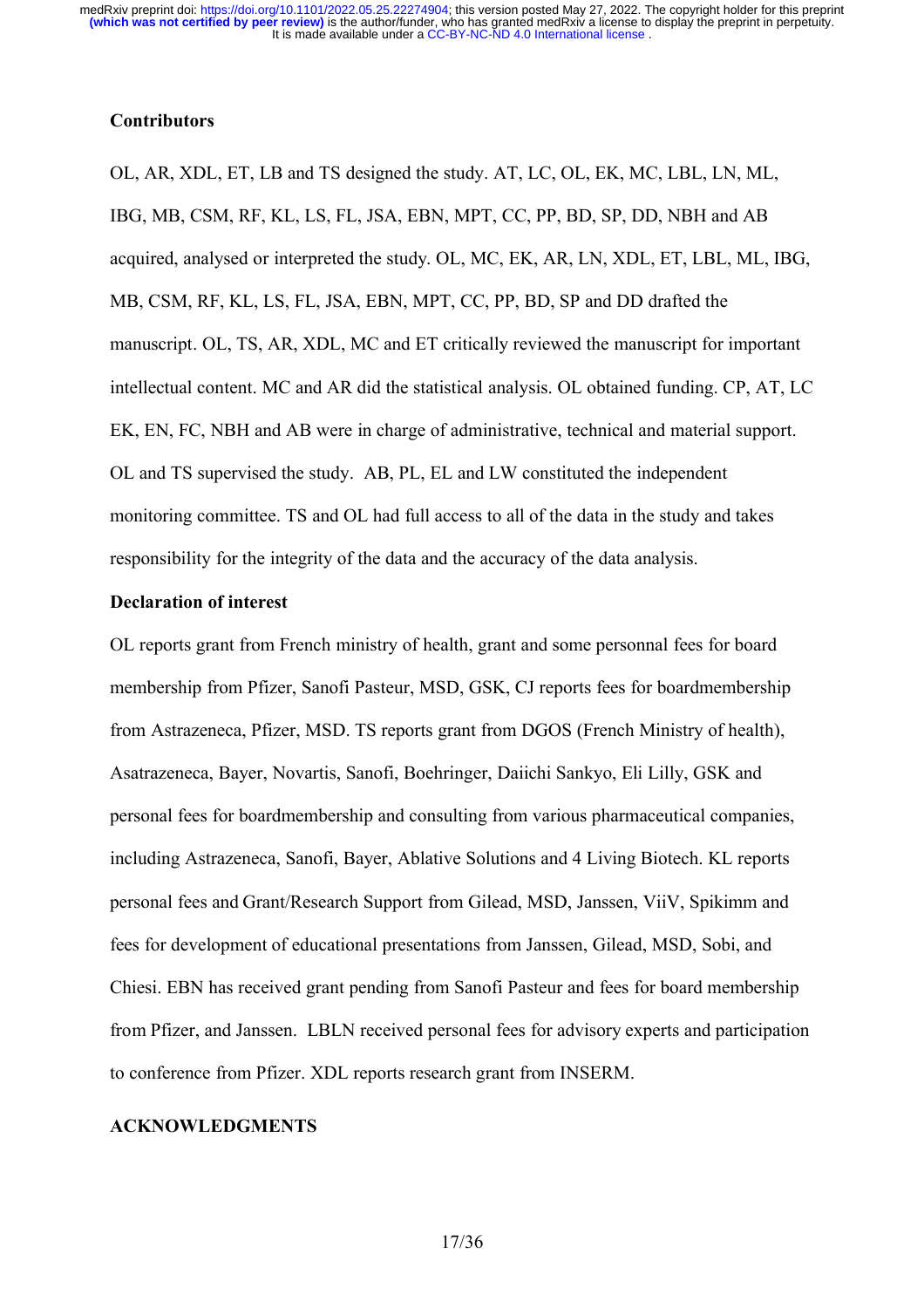## **Funding/Support**

This study was supported by the French Ministry of Solidarity and Health and Sanofi and sponsored by Assistance Publique Hôpitaux de Paris.

#### **Independent monitoring committee**

Brigitte Autran, Edouard Lhomme, Paul Loubet and Laurence Weiss.

### **COVIBOOST Study Group**

Bertrand Accart, Lauren Agnelli, Olivia Aranda, Lucile Armelout, Laurence Attolini, Marc Bardou, Sophie Bayer, Narimane Benhamadi, Virginie Bernigal, Jeanne Bertona, Olivier Blin, Alexandre Bolle, Camille Bourgneuf, Corinne Brochier, Serge Bureau, Christine Caloustian, Estelle Canton, Nadine Casimir, Julie Charligny, Edith Chaze, Anne Conrad, Charlotte Cosse, Virginie Costenoble, Amélie Cransac, Déborah Dauvet, Juliette De Langhe, Maelle Detoc, Odaliz Duverneil, Elise Elrezzi, Soumaya Essalim, Kahina Fali, Jose Fernandes, Pascale Fouilloux, Valérie Galvan, Akila Ghezli, Nicolas Gonnet, Corinne Guerin, Audrey Guillie, Marie Gyselinck, Nacilla Haicheur, Lamia Hamoudi, Michael Hisbergues, Anne Hutt-Clauss, Vinca Icard, Julie Jambon, Rafik Kafi, Marie-Aude Kamp, Emmanuelle Kasprzyk, Laure Lalande, Marie-Noélle Lefebvre, Marc Leone, Estelle Letienne, Benjamin Leveau, Emmanuelle Liegey, Maxime Logier, Maxime Luu, Cecilia Mallmann, Léa Marchand, Julie Maréchal, Jacob Marion, Laurent Martin, Maria-Claire Migaud, Cecile Mignon, Jade Montlahuc, Sophie Morange, Alexia Moulin, Stanislas Ogoudjobii, Gaëlle Pagand, Céline Pago, Béatrice Parfait, Elodie Perrot, Florian Prever, Julie Quantin, Muriel Quillard, Patrick Rasoamanana, Helene Rénaux, Estelle Revy, Noémie Roberjot, Laurence Rodari, Franck Rouby, Lorène Roux, Karen Sagorny, Betty Schoemaecker, Stéphanie Somers, Katya Touat,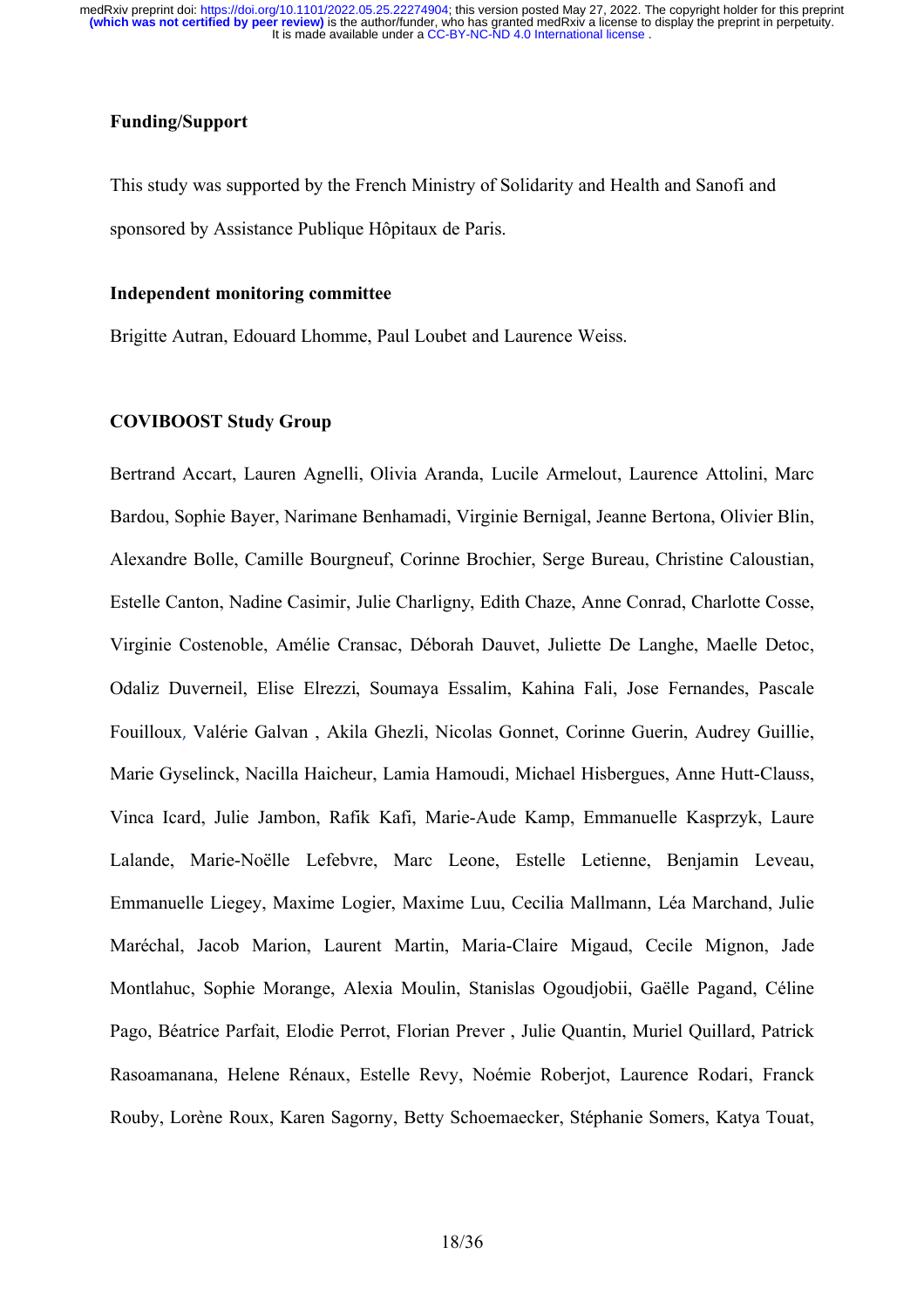Mamadouba Toure, David VallÇe, Marie Vayssettes, Françoise Vignaud, Jean-Louis Vincent,

Nawal Waucquier, Yu Jin Yung.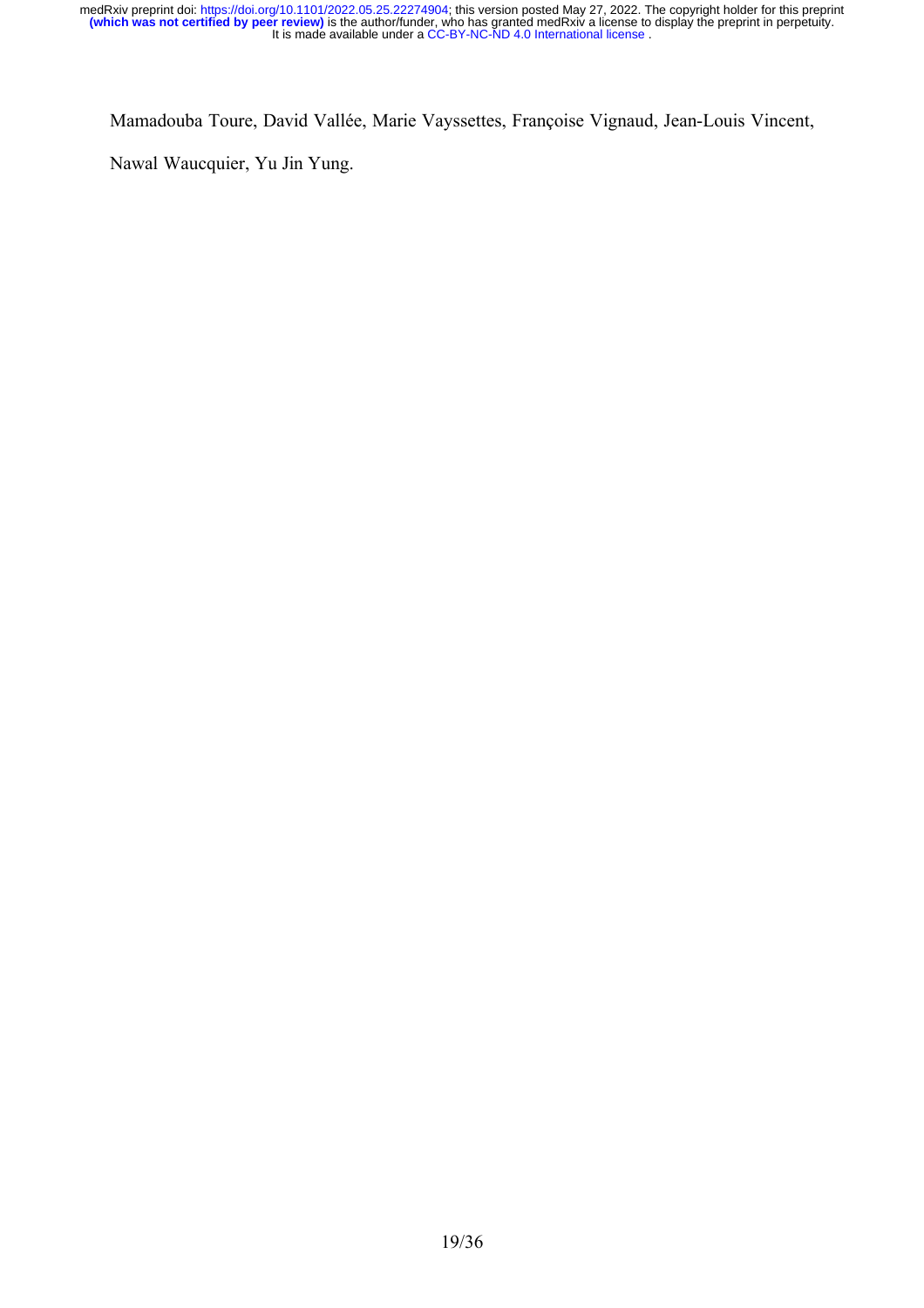## **REFERENCES**

1. Deplanque D, Launay O. Efficacy of COVID-19 vaccines: From clinical trials to real life. Therapie 2021;76:277-83.

2. Milne G, Hames T, Scotton C, et al. Does infection with or vaccination against SARS-CoV-2 lead to lasting immunity? The Lancet Respiratory medicine 2021;9:1450-66.

3. Krause PR, Fleming TR, Peto R, et al. Considerations in boosting COVID-19 vaccine immune responses. Lancet 2021;398:1377-80.

4. Pavord S, Scully M, Hunt BJ, et al. Clinical Features of Vaccine-Induced Immune Thrombocytopenia and Thrombosis. N Engl J Med 2021;385:1680-9.

5. Barros-Martins J, Hammerschmidt SI, Cossmann A, et al. Immune responses against SARS-CoV-2 variants after heterologous and homologous ChAdOx1 nCoV-19/BNT162b2 vaccination. Nat Med 2021;27:1525-9.

6. Schmidt T, Klemis V, Schub D, et al. Immunogenicity and reactogenicity of heterologous ChAdOx1 nCoV-19/mRNA vaccination. Nat Med 2021;27:1530-5.

7. Borobia AM, Carcas AJ, Perez-Olmeda M, et al. Immunogenicity and reactogenicity of BNT162b2 booster in ChAdOx1-S-primed participants (CombiVacS): a multicentre, openlabel, randomised, controlled, phase 2 trial. Lancet 2021;398:121-30.

8. Sridhar S, Joaquin A, Bonaparte MI, et al. Safety and immunogenicity of an AS03 adjuvanted SARS-CoV-2 recombinant protein vaccine (CoV2 preS dTM) in healthy adults: interim findings from a phase 2, randomised, dose-finding, multicentre study. Lancet Infect Dis 2022.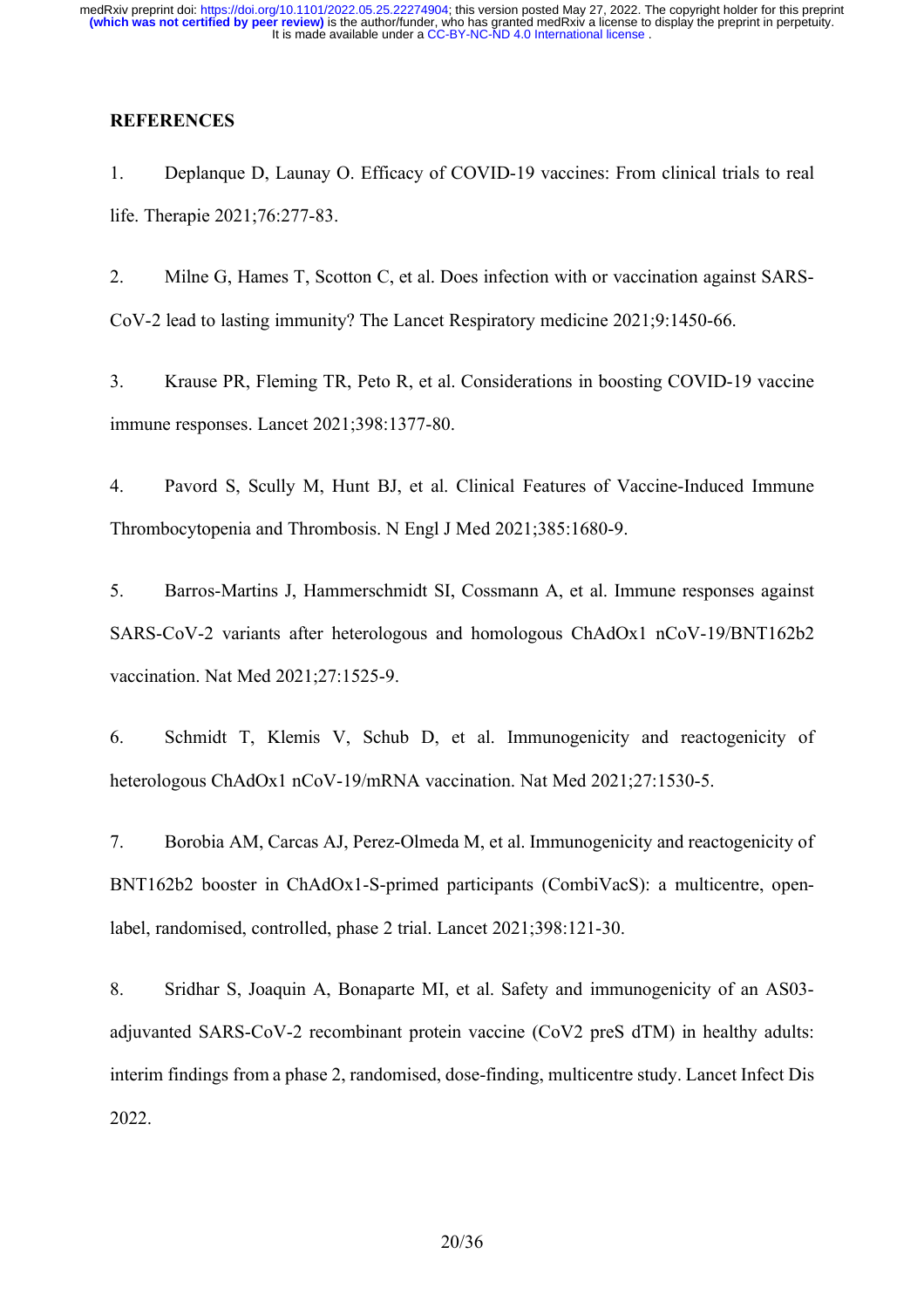9. Study of Monovalent and Bivalent Recombinant Protein Vaccines Against COVID-19 in Adults 18 Years of Age and Older (VAT00008). https://clinicaltrials.gov/ct2/show/NCT04904549.

10. Moyo-Gwete T, Madzivhandila M, Makhado Z, et al. SARS-CoV-2 501Y.V2 (B.1.351) elicits cross-reactive neutralizing antibodies. bioRxiv 2021.

11. Garcon N, Vaughn DW, Didierlaurent AM. Development and evaluation of AS03, an Adjuvant System containing alpha-tocopherol and squalene in an oil-in-water emulsion. Expert Rev Vaccines 2012;11:349-66.

12. Gallian P, Pastorino B, Morel P, Chiaroni J, Ninove L, de Lamballerie X. Lower prevalence of antibodies neutralizing SARS-CoV-2 in group O French blood donors. Antiviral Res 2020;181:104880.

13. Wu K, Werner AP, Koch M, et al. Serum Neutralizing Activity Elicited by mRNA-1273 Vaccine. N Engl J Med 2021;384:1468-70.

14. Munro APS, Janani L, Cornelius V, et al. Safety and immunogenicity of seven COVID-19 vaccines as a third dose (booster) following two doses of ChAdOx1 nCov-19 or BNT162b2 in the UK (COV-BOOST): a blinded, multicentre, randomised, controlled, phase 2 trial. Lancet 2021;398:2258-76.

15. Atmar RL, Lyke KE, Deming ME, et al. Homologous and Heterologous Covid-19 Booster Vaccinations. N Engl J Med 2022;386:1046-57.

16. Sablerolles RSG, Rietdijk WJR, Goorhuis A, et al. Immunogenicity and Reactogenicity of Vaccine Boosters after Ad26.COV2.S Priming. N Engl J Med 2022;386:951-63.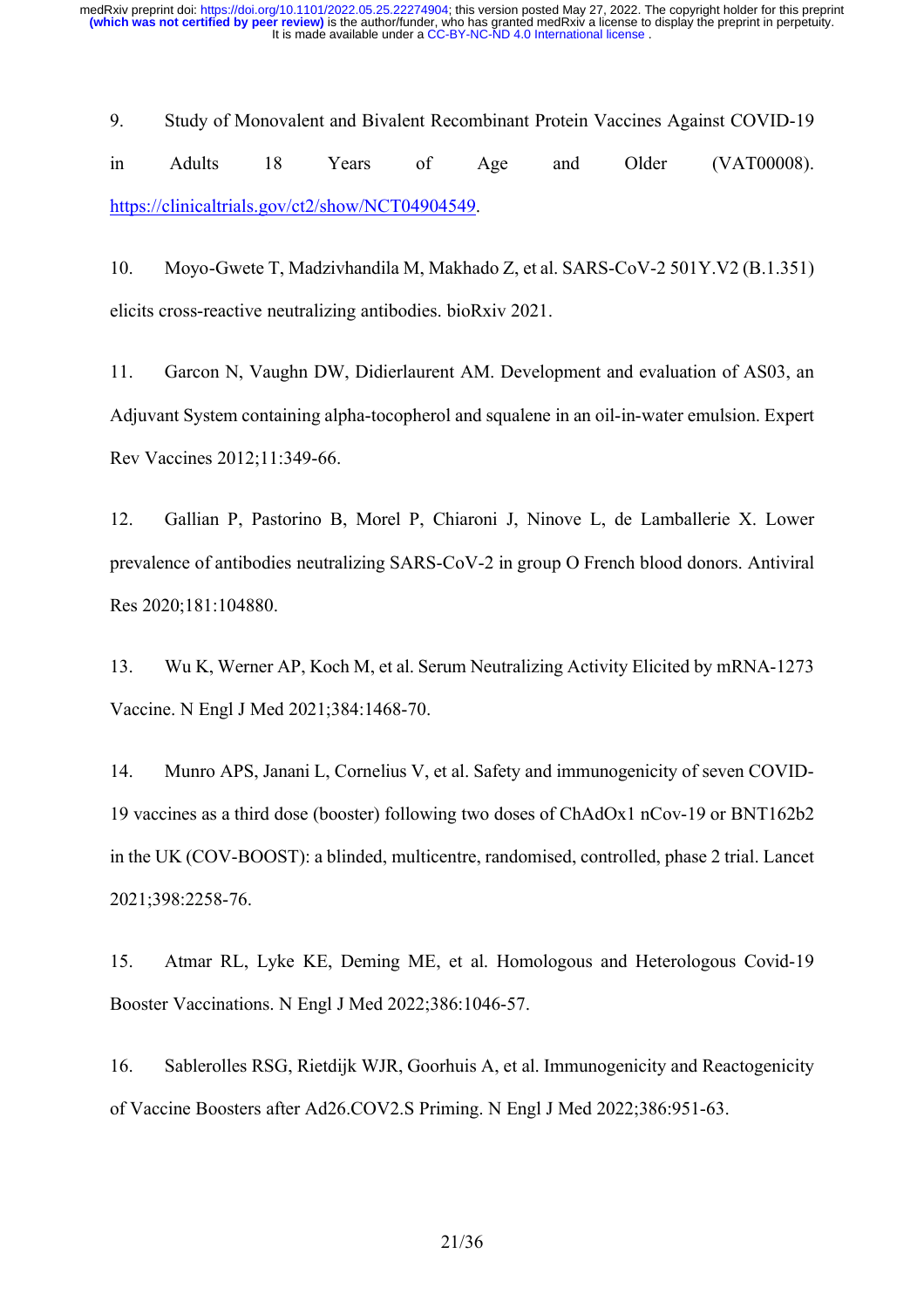17. Li J, Hou L, Guo X, et al. Heterologous AD5-nCOV plus CoronaVac versus homologous CoronaVac vaccination: a randomized phase 4 trial. Nat Med 2022;28:401-9.

18. Seder RA, Darrah PA, Roederer M. T-cell quality in memory and protection: implications for vaccine design. Nat Rev Immunol 2008;8:247-58.

19. Koerber N, Priller A, Yazici S, et al. Dynamics of spike-and nucleocapsid specific immunity during long-term follow-up and vaccination of SARS-CoV-2 convalescents. Nat Commun 2022;13:153.

20. Van Braeckel E, Desombere I, Clement F, et al. Polyfunctional CD4(+) T cell responses in HIV-1-infected viral controllers compared with those in healthy recipients of an adjuvanted polyprotein HIV-1 vaccine. Vaccine 2013;31:3739-46.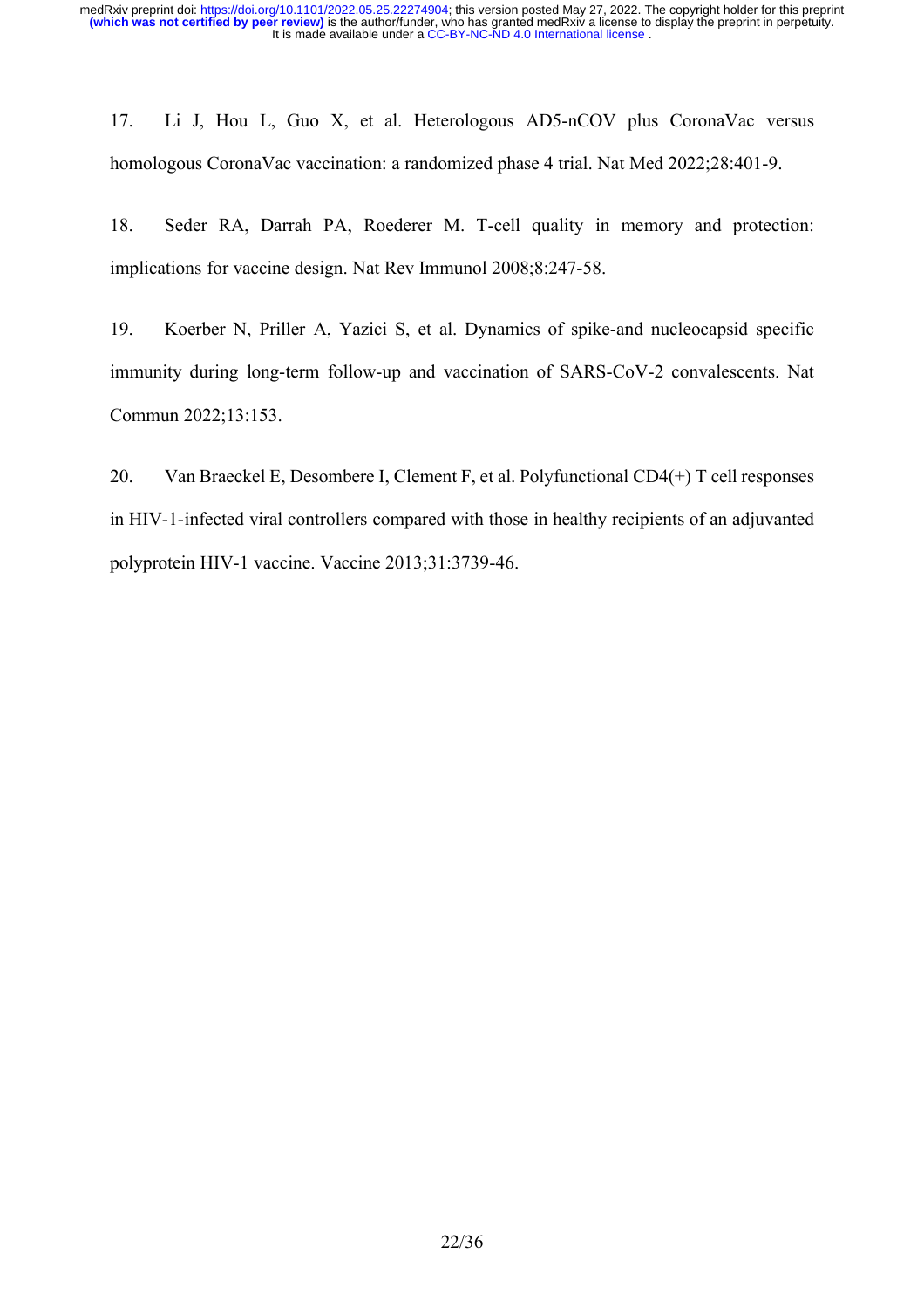|                                                | <b>Total population</b><br>$(n=223)$ | Sanofi/GSK-<br>D614<br>$(n=76)$ | Sanofi/GSK-<br><b>B.1.351</b><br>$(n=71)$ | Pfizer BNT162b2<br>$(n=76)$ |
|------------------------------------------------|--------------------------------------|---------------------------------|-------------------------------------------|-----------------------------|
| Age, y                                         |                                      |                                 |                                           |                             |
| Mean $(SD)$                                    | 40.6(13.0)                           | 40.2(13.5)                      | 41.4(11.3)                                | 40.4 (13.9)                 |
| Range                                          | $18 - 73$                            | $18 - 73$                       | $22 - 68$                                 | $20 - 69$                   |
| Female gender, $n$ (%)                         | 90(40.4)                             | 29 (38.2)                       | 23(35.2)                                  | 36(47.4)                    |
| Body mass index, $kg/m2$                       |                                      |                                 |                                           |                             |
| Mean $(SD)$                                    | 25.0(4.5)                            | 25.2(4.5)                       | 25.4(4.5)                                 | 24.4(4.6)                   |
| Range                                          | $15.2 - 40.8$                        | $16.8 - 35.6$                   | $18.5 - 40.8$                             | $15.2 - 40.4$               |
| Current smoker, $n$ $\left(\frac{0}{0}\right)$ | 49 $(22.1)$                          | 16(21.3)                        | 17(23.9)                                  | 16(21.1)                    |
| Comorbidity, $n$ $\left(\frac{9}{6}\right)$    |                                      |                                 |                                           |                             |
| Obesity <sup>a</sup>                           | 27(12.1)                             | 13(17.1)                        | 8(11.3)                                   | 6(7.9)                      |
| Hypertension                                   | 11(4.9)                              | 6(7.9)                          | 2(2.8)                                    | 3(3.9)                      |
| Dyslipidemia)                                  | 6(2.7)                               | 4(5.3)                          | 1(1.4)                                    | 1(1.3)                      |
| Diabetes                                       | 2(0.9)                               | 2(2.6)                          | $\Omega$                                  | $\theta$                    |
| Time between $1st$ and $2nd$ dose, days        |                                      |                                 |                                           |                             |
| Median (IQR)                                   | 39(31; 42)                           | 39(30:42)                       | 39(33; 42)                                | 38 (32; 40)                 |
| Range                                          | $21 - 49$                            | $21 - 49$                       | $21 - 44$                                 | $21 - 42$                   |
| Time between $2nd$ and $3rd$ dose, days        |                                      |                                 |                                           |                             |
| Median (IQR)                                   | 174 (164; 187)                       | 176(167.5; 188)                 | 171 (164; 184)                            | 174.5 (160; 188)            |
| Range<br>$\overline{\phantom{a}}$              | $121 - 223$                          | $121 - 211$                     | 148-223                                   | $141 - 212$                 |

**Table 1**. Characteristics of patients at inclusion (per-protocol population).

<sup>a</sup> Body mass index > 30 kg/m<sup>2</sup>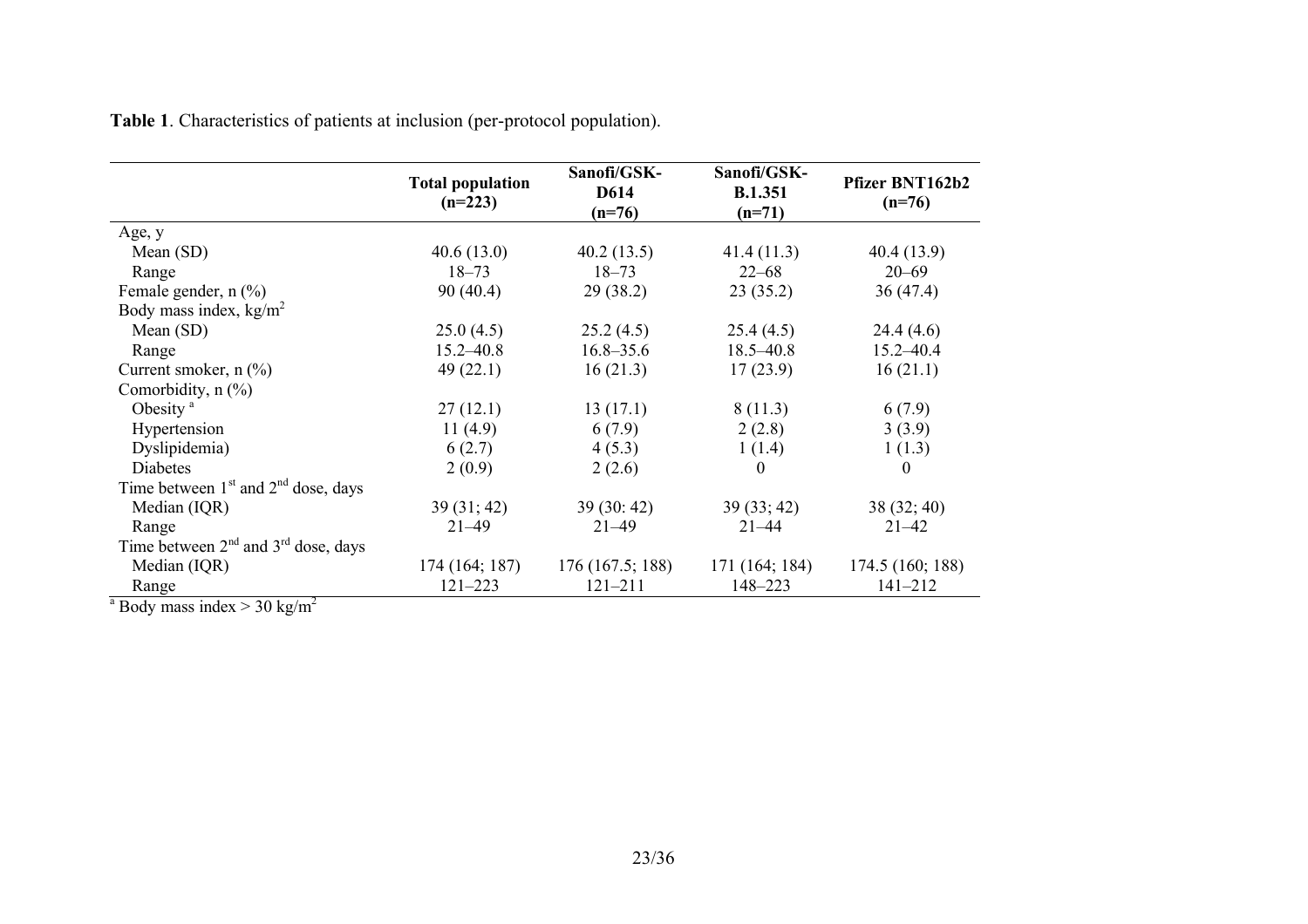**Figure 1.** Flow chart.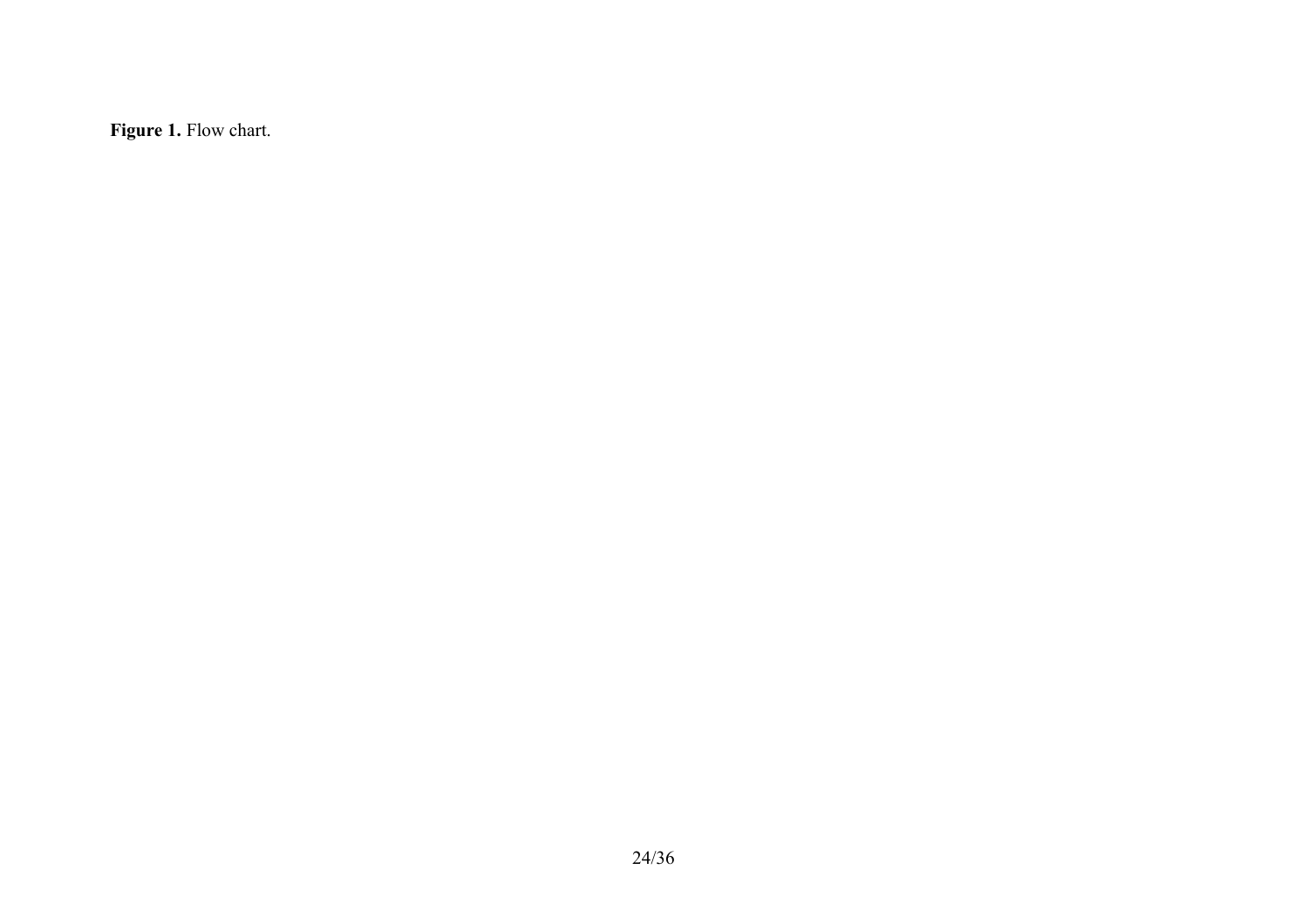

 $\degree$  Day 15 visit and blood sample not performed

 $^{\circ}$  Day 15 visit performed by phone and blood sample not performed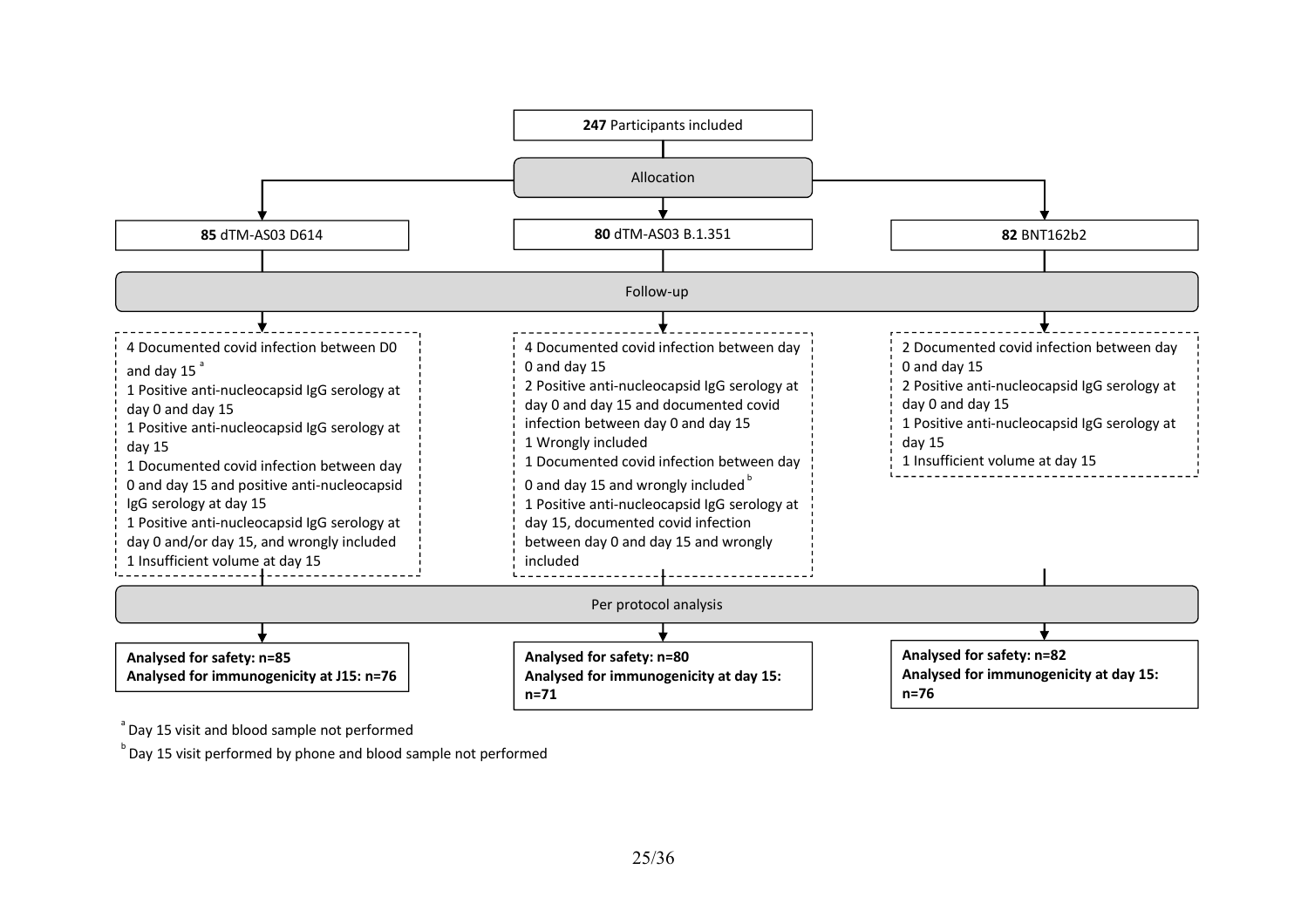**Figure 2**. Neutralizing antibodies against D614 (wild-type; Wuhan) SARS-CoV-2 and variants Beta, Delta and Omicron BA.1 at D0 andD15 after the boost dose ("post D3")with Sanofi/GSK-D614, Sanofi/GSK-B.1.351 or BNT162b2 (per-protocol population); dotted line represents the positivity threshold.



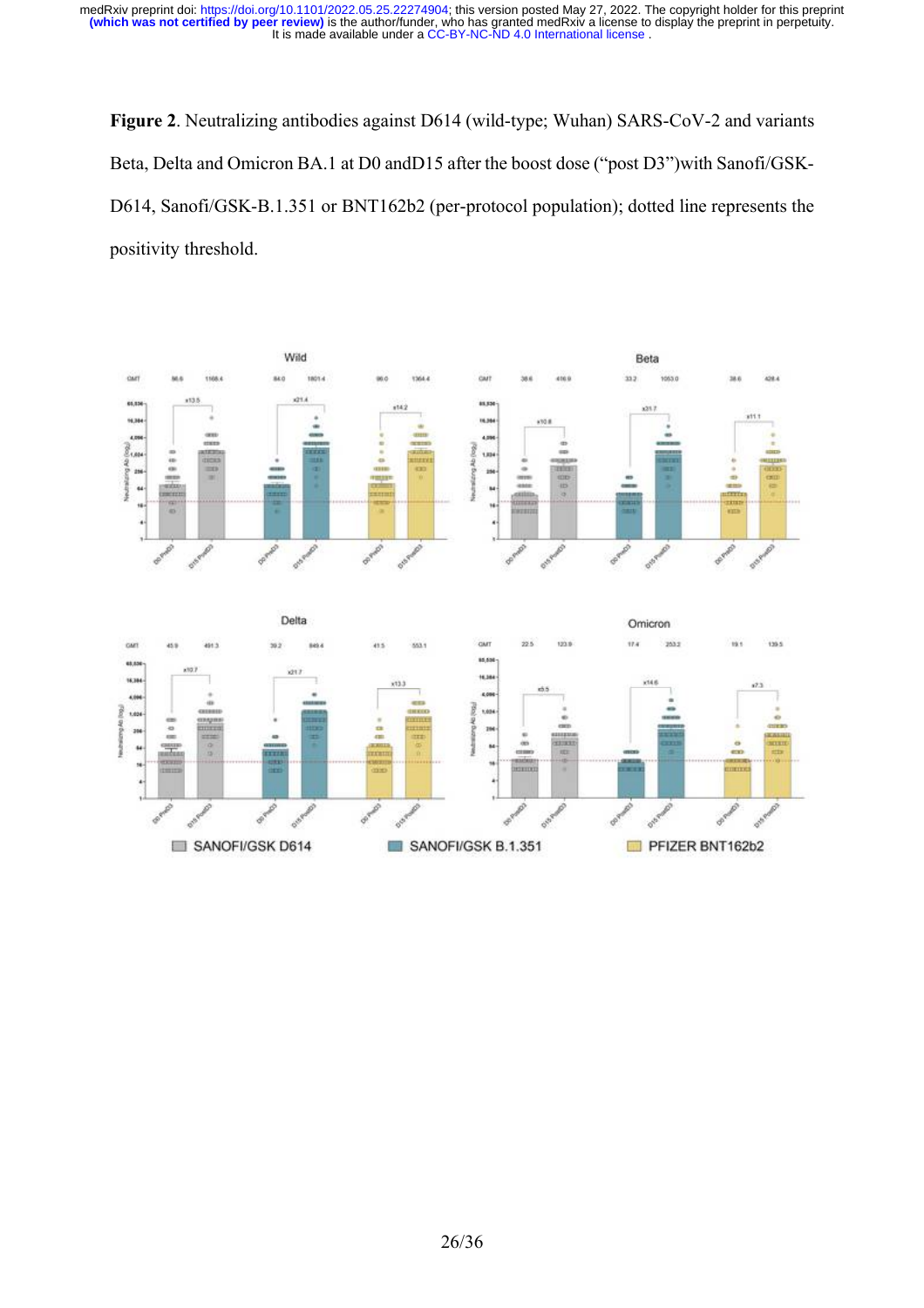**Figure 3.** Induction of TH1-CD4<sup>+</sup> T-cell response after a boost with BNT162b2 mRNA or Sanofi/GSK D614 or Sanofi/GSK B.1.351 vaccines.

CD4<sup>+</sup> T-cells were purified from PBMC collected before or 15 days after boosting by the various vaccines. IFNy Elispot and IL-2 Fluorospot assays were performed by incubating  $CD4^+$ T-cells with a pool of 15-mer overlapping peptides derived from the wild type (Wuhan) SARS-CoV-2 for both assays or from the Omicron variant of SARS-CoV-2 for the detection of IFNg producing cells. The number of spots was enumerated on an Elispot/Fluorospot reader with a positivity threshold set up at 10 spots per  $10^5$  cells.

The increase between the medians at D15 and D0 for the various  $CD4<sup>+</sup>$  T-cell population is shown.